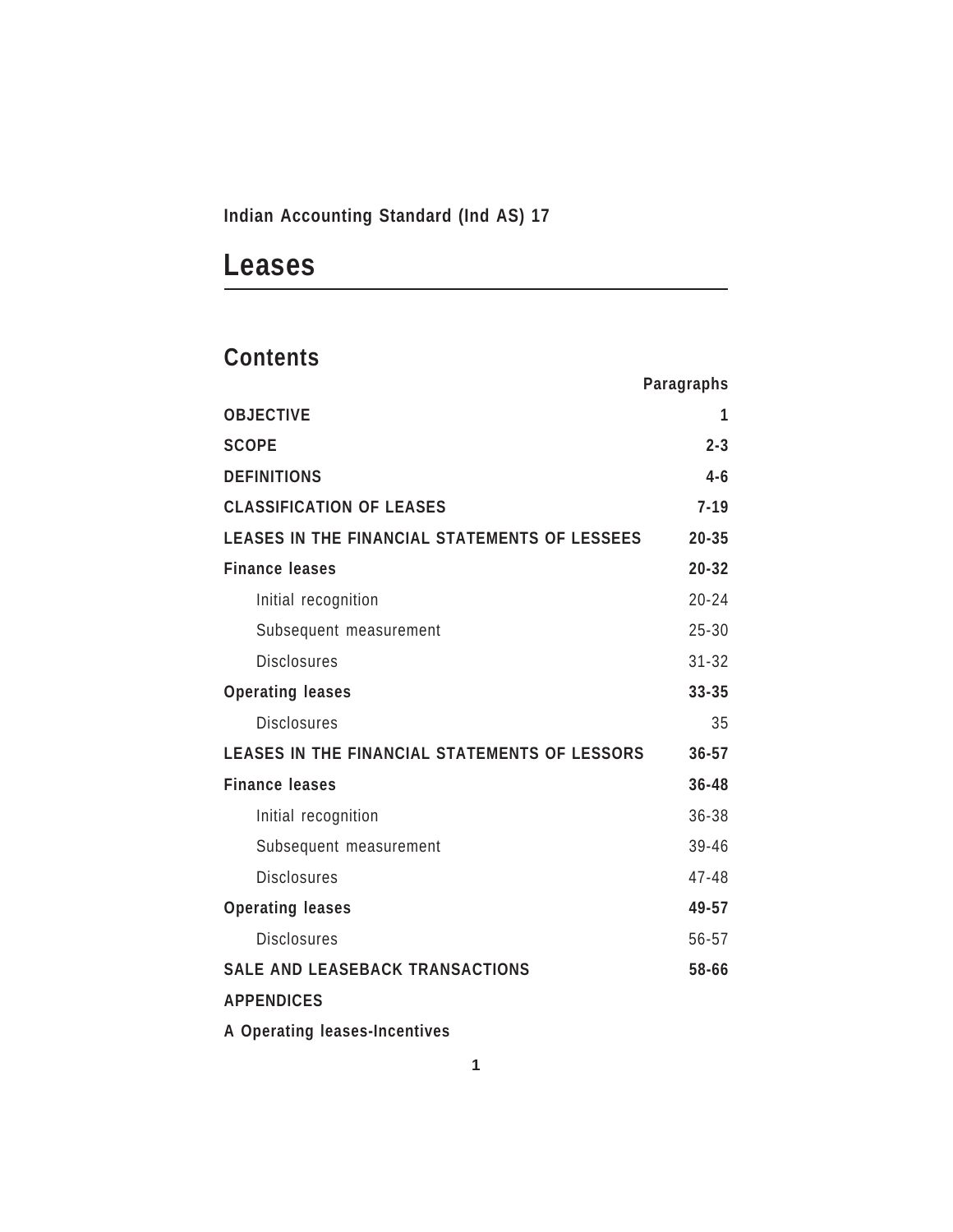- **B Evaluating the Substance of Transactions Involving the Legal Form of a Lease**
- **C Determining whether an Arrangement contains a Lease**
- **D References to matters contained in other Indian Accounting Standards**
- **E IMPLEMENTATION GUIDANCE llustrative examples of sale and leaseback transactions that result in operating leases**
- **1. Comparison with IAS 17, Leases**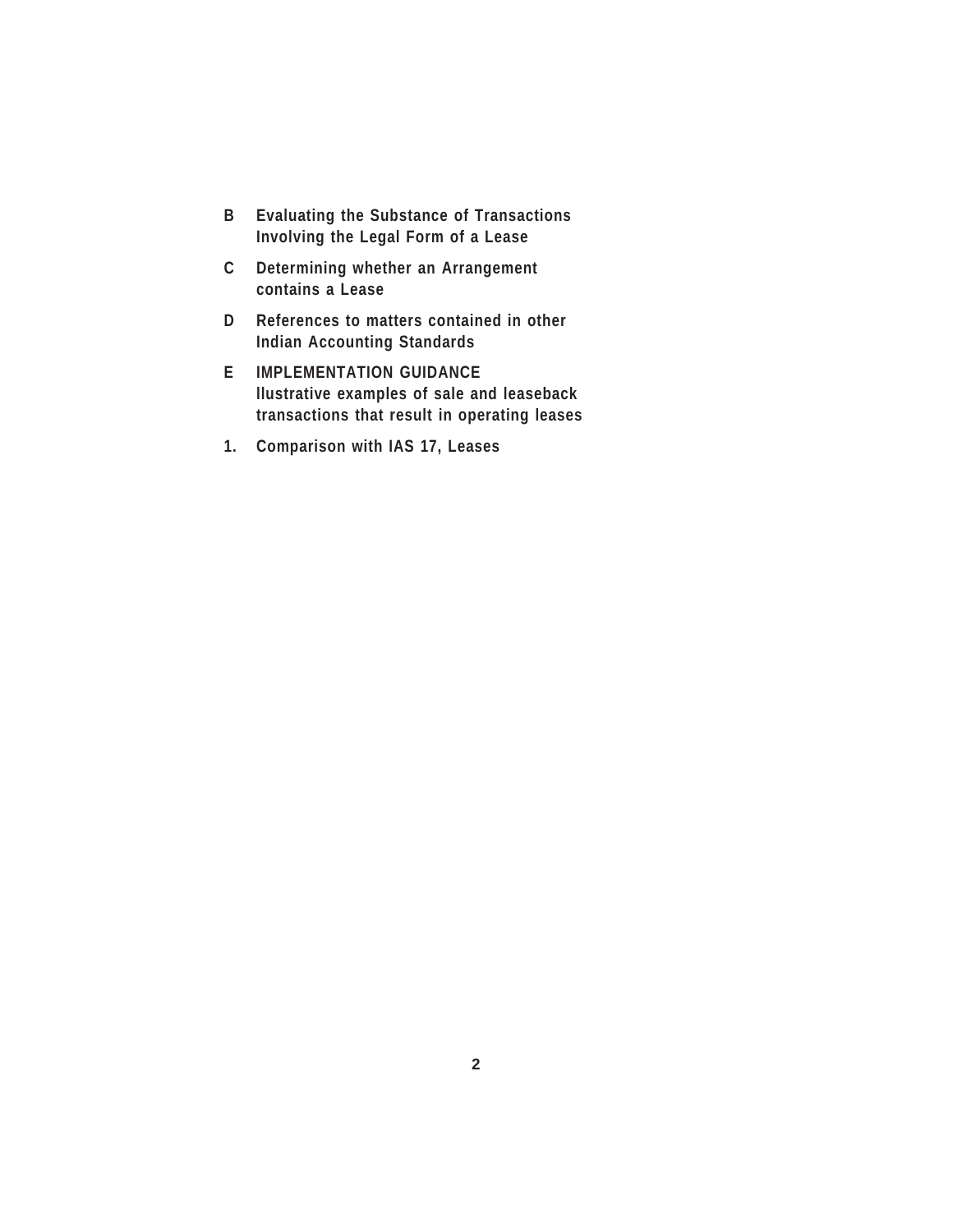### **Indian Accounting Standard (Ind AS) 17**

# **Leases**

*(This Indian Accounting Standard includes paragraphs set in bold type and plain type, which have equal authority. Paragraphs in bold type indicate the main principles.)*

## **Objective**

1 The objective of this Standard is to prescribe, for lessees and lessors, the appropriate accounting policies and disclosure to apply in relation to leases.

### **Scope**

**2 This Standard shall be applied in accounting for all leases other than:**

- **(a) leases to explore for or use minerals, oil, natural gas and similar non-regenerative resources; and**
- **(b) licensing agreements for such items as motion picture films, video recordings, plays, manuscripts, patents and copyrights.**

**However, this Standard shall not be applied as the basis of measurement for:**

- **(a) property held by lessees that is accounted for as investment property (see Ind AS 40** *Investment Property***);**
- **(b) investment property provided by lessors under operating leases (see Ind AS 40** *Investment Property***);**
- **(c) biological assets held by lessees under finance leases (see Ind AS 41** *Agriculture1* **); or**

<sup>1</sup> Indian Accounting Standard (Ind AS) 41, *Agriculture,* is under formulation.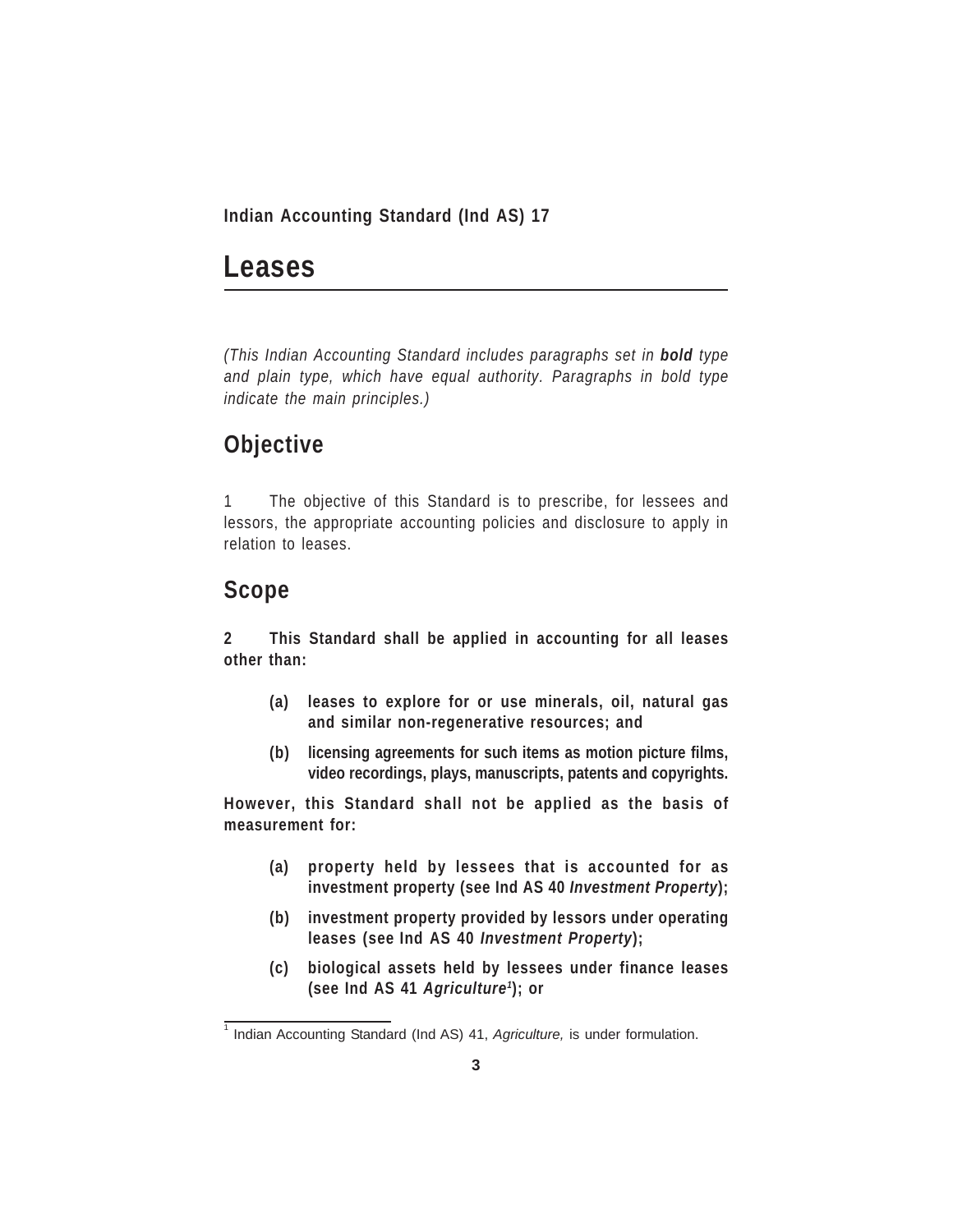**(d) biological assets provided by lessors under operating leases (see AS 41** *Agriculture***).**

3 This Standard applies to agreements that transfer the right to use assets even though substantial services by the lessor may be called for in connection with the operation or maintenance of such assets. This Standard does not apply to agreements that are contracts for services that do not transfer the right to use assets from one contracting party to the other.

## **Definitions**

**4 The following terms are used in this Standard with the meanings specified:**

**A** *lease* **is an agreement whereby the lessor conveys to the lessee in return for a payment or series of payments the right to use an asset for an agreed period of time.**

**A** *finance lease* **is a lease that transfers substantially all the risks and rewards incidental to ownership of an asset. Title may or may not eventually be transferred.**

**An** *operating lease* **is a lease other than a finance lease.**

**A** *non-cancellable lease* **is a lease that is cancellable only:**

- **(a) upon the occurrence of some remote contingency;**
- **(b) with the permission of the lessor;**
- **(c) if the lessee enters into a new lease for the same or an equivalent asset with the same lessor; or**
- **(d) upon payment by the lessee of such an additional amount that, at inception of the lease, continuation of the lease is reasonably certain.**

**The** *inception of the lease* **is the earlier of the date of the lease agreement and the date of commitment by the parties to the principal provisions of the lease. As at this date:**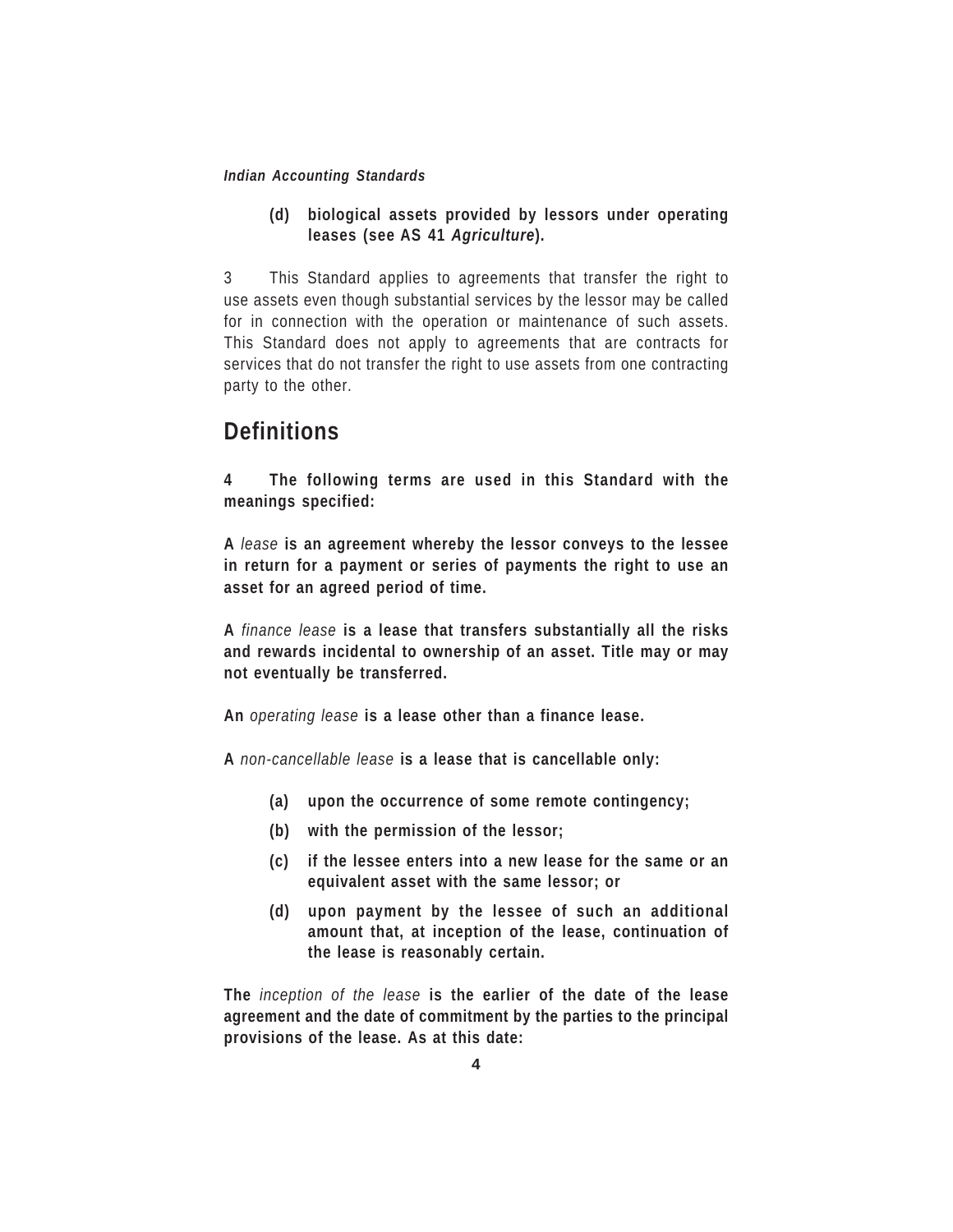- **(a) a lease is classified as either an operating or a finance lease; and**
- **(b) in the case of a finance lease, the amounts to be recognised at the commencement of the lease term are determined.**

**The** *commencement of the lease term* **is the date from which the lessee is entitled to exercise its right to use the leased asset. It is the date of initial recognition of the lease (i.e. the recognition of the assets, liabilities, income or expenses resulting from the lease, as appropriate).**

**The** *lease term* **is the non-cancellable period for which the lessee has contracted to lease the asset together with any further terms for which the lessee has the option to continue to lease the asset, with or without further payment, when at the inception of the lease it is reasonably certain that the lessee will exercise the option.**

*Minimum lease payments* **are the payments over the lease term that the lessee is or can be required to make, excluding contingent rent, costs for services and taxes to be paid by and reimbursed to the lessor, together with:**

- **(a) for a lessee, any amounts guaranteed by the lessee or by a party related to the lessee; or**
- **(b) for a lessor, any residual value guaranteed to the lessor by:**
	- **(i) the lessee;**
	- **(ii) a party related to the lessee; or**
	- **(iii) a third party unrelated to the lessor that is financially capable of discharging the obligations under the guarantee.**

**However, if the lessee has an option to purchase the asset at a price that is expected to be sufficiently lower than fair value at the date the option becomes exercisable for it to be reasonably certain, at the inception of the lease, that the option will be exercised, the**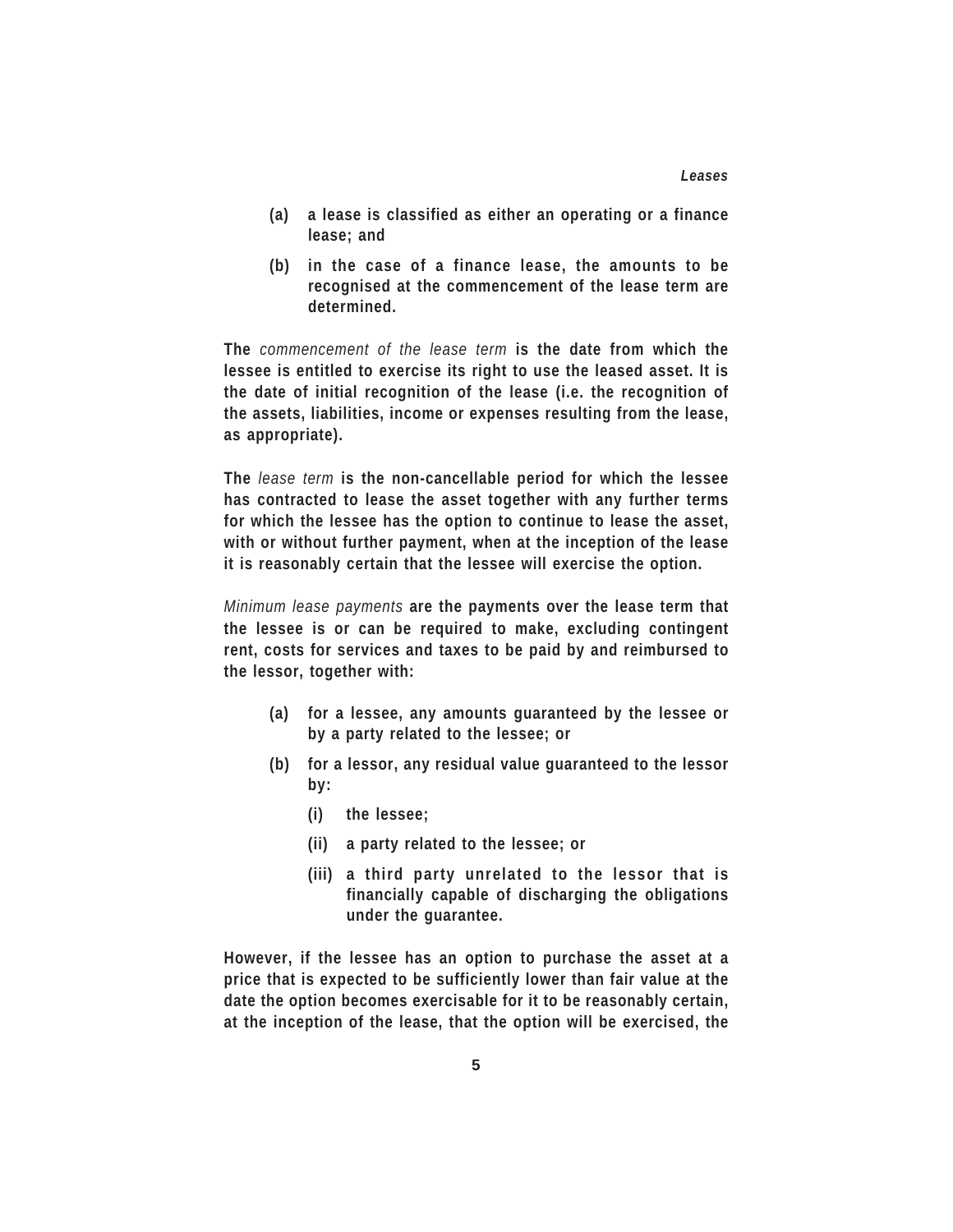**minimum lease payments comprise the minimum payments payable over the lease term to the expected date of exercise of this purchase option and the payment required to exercise it.**

*Fair value* **is the amount for which an asset could be exchanged, or a liability settled, between knowledgeable, willing parties in an arm's length transaction.**

*Economic life* **is either:**

- **(a) the period over which an asset is expected to be economically usable by one or more users; or**
- **(b) the number of production or similar units expected to be obtained from the asset by one or more users.**

*Useful life* **is the estimated remaining period, from the commencement of the lease term, without limitation by the lease term, over which the economic benefits embodied in the asset are expected to be consumed by the entity.**

### *Guaranteed residual value* **is:**

- **(a) for a lessee, that part of the residual value that is guaranteed by the lessee or by a party related to the lessee (the amount of the guarantee being the maximum amount that could, in any event, become payable); and**
- **(b) for a lessor, that part of the residual value that is guaranteed by the lessee or by a third party unrelated to the lessor that is financially capable of discharging the obligations under the guarantee.**

*Unguaranteed residual value* **is that portion of the residual value of the leased asset, the realisation of which by the lessor is not assured or is guaranteed solely by a party related to the lessor.**

*Initial direct costs* **are incremental costs that are directly attributable to negotiating and arranging a lease, except for such costs incurred by manufacturer or dealer lessors.**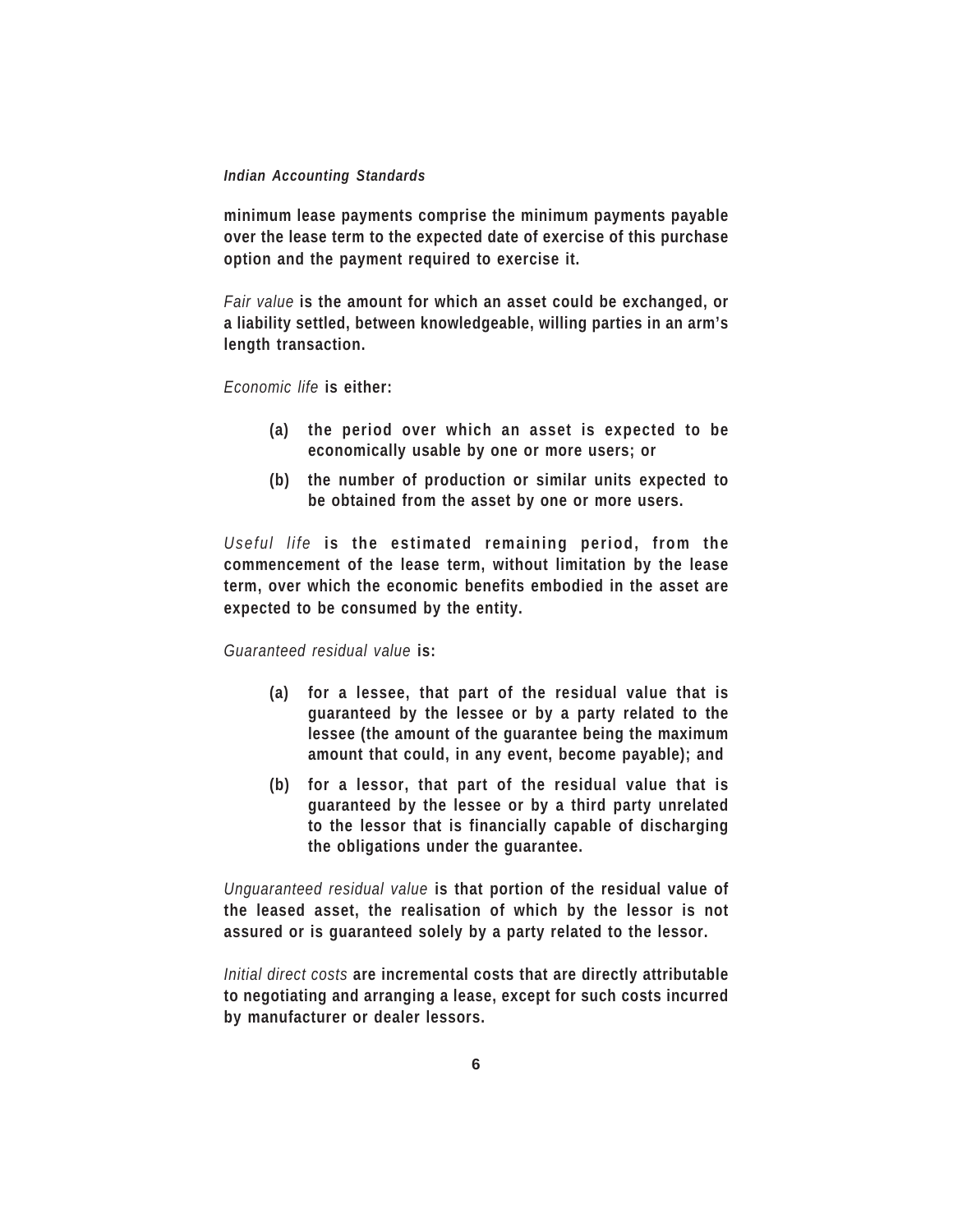*Gross investment in the lease* **is the aggregate of:**

- **(a) the minimum lease payments receivable by the lessor under a finance lease, and**
- **(b) any unguaranteed residual value accruing to the lessor.**

*Net investment in the lease* **is the gross investment in the lease discounted at the interest rate implicit in the lease.**

*Unearned finance income* **is the difference between:**

- **(a) the gross investment in the lease, and**
- **(b) the net investment in the lease.**

**The** *interest rate implicit in the lease* **is the discount rate that, at the inception of the lease, causes the aggregate present value of (a) the minimum lease payments and (b) the unguaranteed residual value to be equal to the sum of (i) the fair value of the leased asset and (ii) any initial direct costs of the lessor.**

**The** *lessee's incremental borrowing rate of interest* **is the rate of interest the lessee would have to pay on a similar lease or, if that is not determinable, the rate that, at the inception of the lease, the lessee would incur to borrow over a similar term, and with a similar security, the funds necessary to purchase the asset.**

*Contingent rent* **is that portion of the lease payments that is not fixed in amount but is based on the future amount of a factor that changes other than with the passage of time (eg percentage of future sales, amount of future use, future price indices, future market rates of interest).**

5 A lease agreement or commitment may include a provision to adjust the lease payments for changes in the construction or acquisition cost of the leased property or for changes in some other measure of cost or value, such as general price levels, or in the lessor's costs of financing the lease, during the period between the inception of the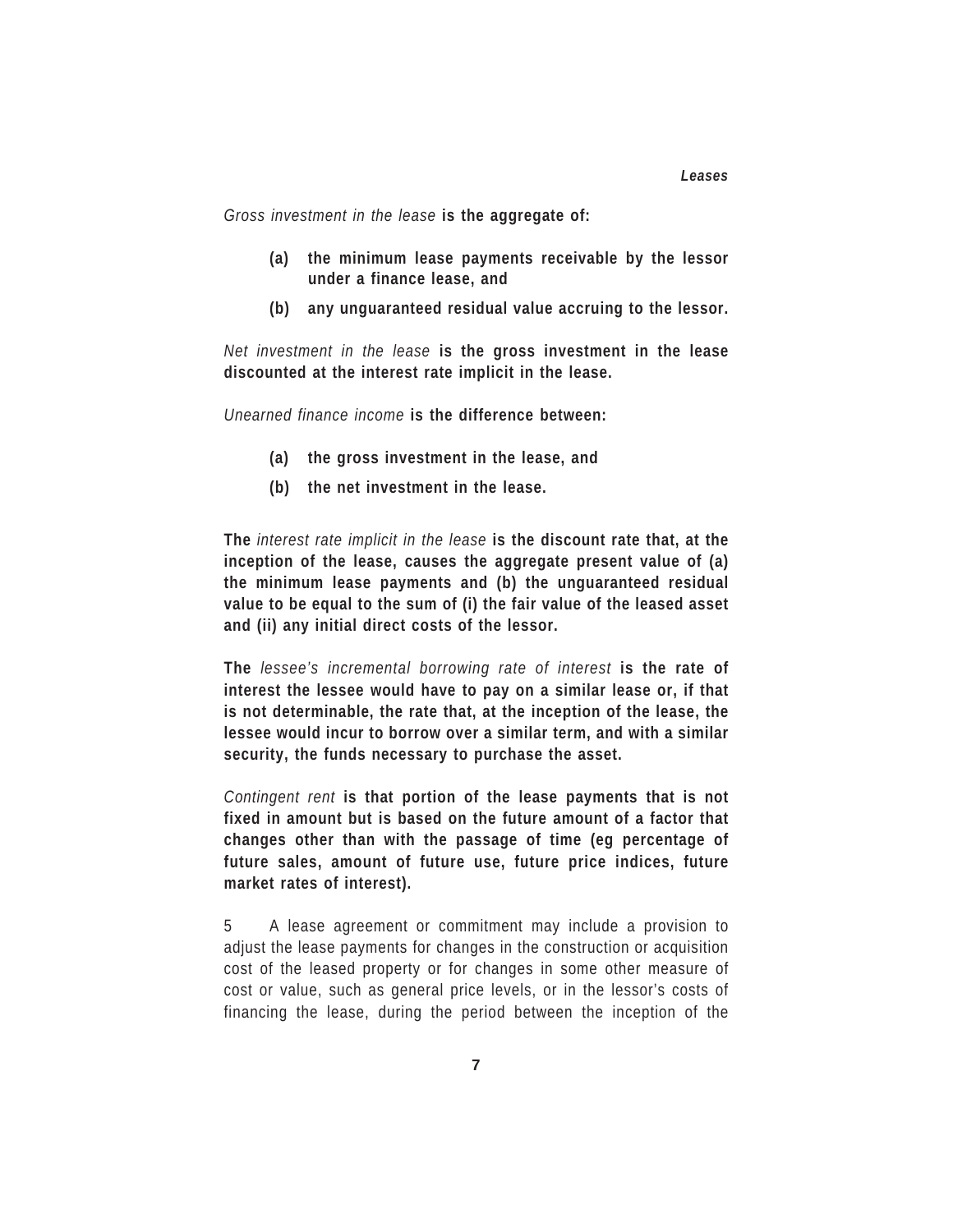lease and the commencement of the lease term. If so, the effect of any such changes shall be deemed to have taken place at the inception of the lease for the purposes of this Standard.

6 The definition of a lease includes contracts for the hire of an asset that contain a provision giving the hirer an option to acquire title to the asset upon the fulfilment of agreed conditions. These contracts are sometimes known as hire purchase contracts.

## **Classification of leases**

7 The classification of leases adopted in this Standard is based on the extent to which risks and rewards incidental to ownership of a leased asset lie with the lessor or the lessee. Risks include the possibilities of losses from idle capacity or technological obsolescence and of variations in return because of changing economic conditions. Rewards may be represented by the expectation of profitable operation over the asset's economic life and of gain from appreciation in value or realisation of a residual value.

**8 A lease is classified as a finance lease if it transfers substantially all the risks and rewards incidental to ownership. A lease is classified as an operating lease if it does not transfer substantially all the risks and rewards incidental to ownership.**

9 Because the transaction between a lessor and a lessee is based on a lease agreement between them, it is appropriate to use consistent definitions. The application of these definitions to the differing circumstances of the lessor and lessee may result in the same lease being classified differently by them. For example, this may be the case if the lessor benefits from a residual value guarantee provided by a party unrelated to the lessee.

10 Whether a lease is a finance lease or an operating lease depends on the substance of the transaction rather than the form of the contract.\*

See also Appendix B Evaluating the Substance of Transactions Involving the Legal Form of a Lease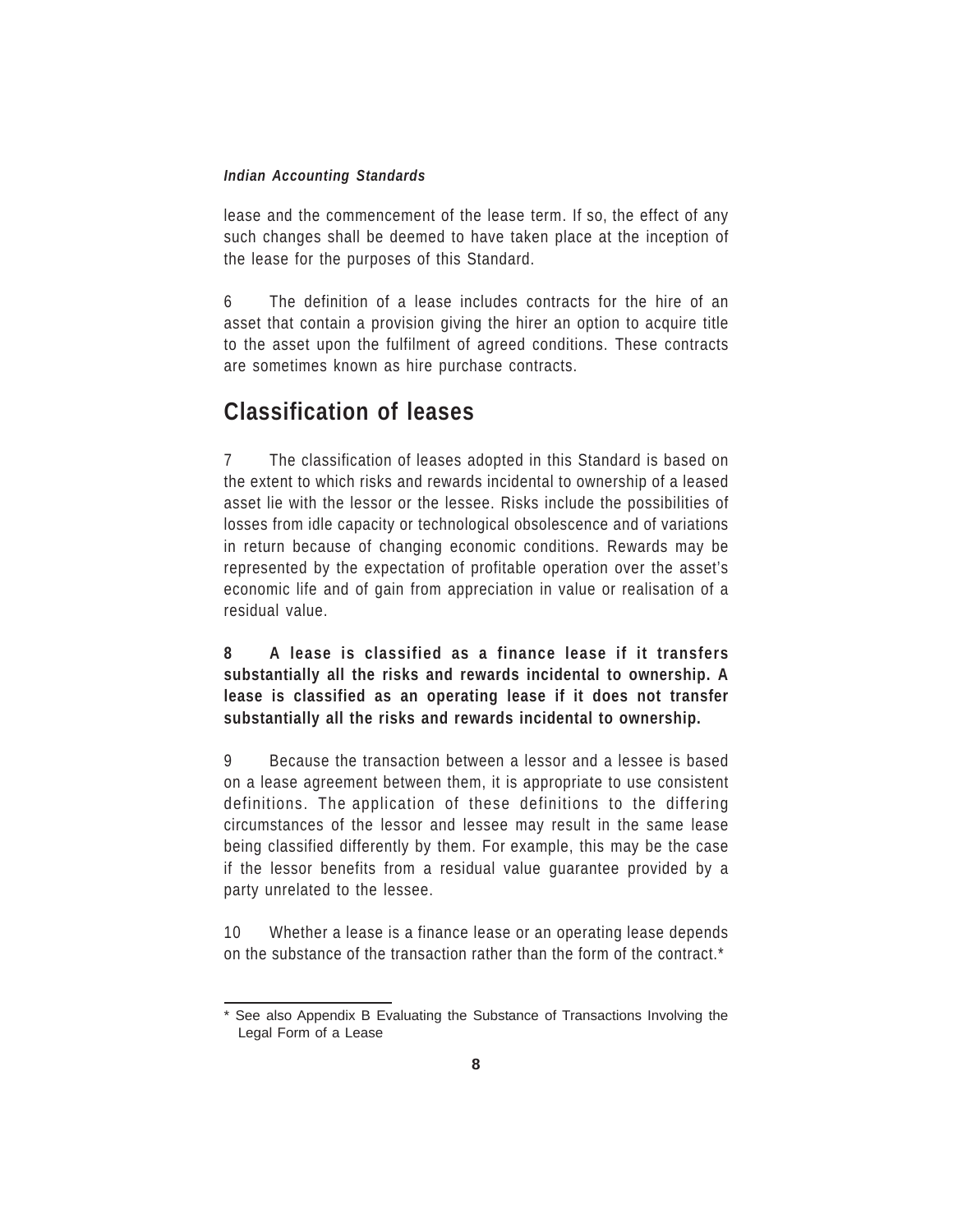Examples of situations that individually or in combination would normally lead to a lease being classified as a finance lease are:

- (a) the lease transfers ownership of the asset to the lessee by the end of the lease term;
- (b) the lessee has the option to purchase the asset at a price that is expected to be sufficiently lower than the fair value at the date the option becomes exercisable for it to be reasonably certain, at the inception of the lease, that the option will be exercised;
- (c) the lease term is for the major part of the economic life of the asset even if title is not transferred;
- (d) at the inception of the lease the present value of the minimum lease payments amounts to at least substantially all of the fair value of the leased asset; and
- (e) the leased assets are of such a specialised nature that only the lessee can use them without major modifications.

11 Indicators of situations that individually or in combination could also lead to a lease being classified as a finance lease are:

- (a) if the lessee can cancel the lease, the lessor's losses associated with the cancellation are borne by the lessee;
- (b) gains or losses from the fluctuation in the fair value of the residual accrue to the lessee (for example, in the form of a rent rebate equalling most of the sales proceeds at the end of the lease); and
- (c) the lessee has the ability to continue the lease for a secondary period at a rent that is substantially lower than market rent.

12 The examples and indicators in paragraphs 10 and 11 are not always conclusive. If it is clear from other features that the lease does not transfer substantially all risks and rewards incidental to ownership, the lease is classified as an operating lease. For example, this may be the case if ownership of the asset transfers at the end of the lease for a variable payment equal to its then fair value, or if there are contingent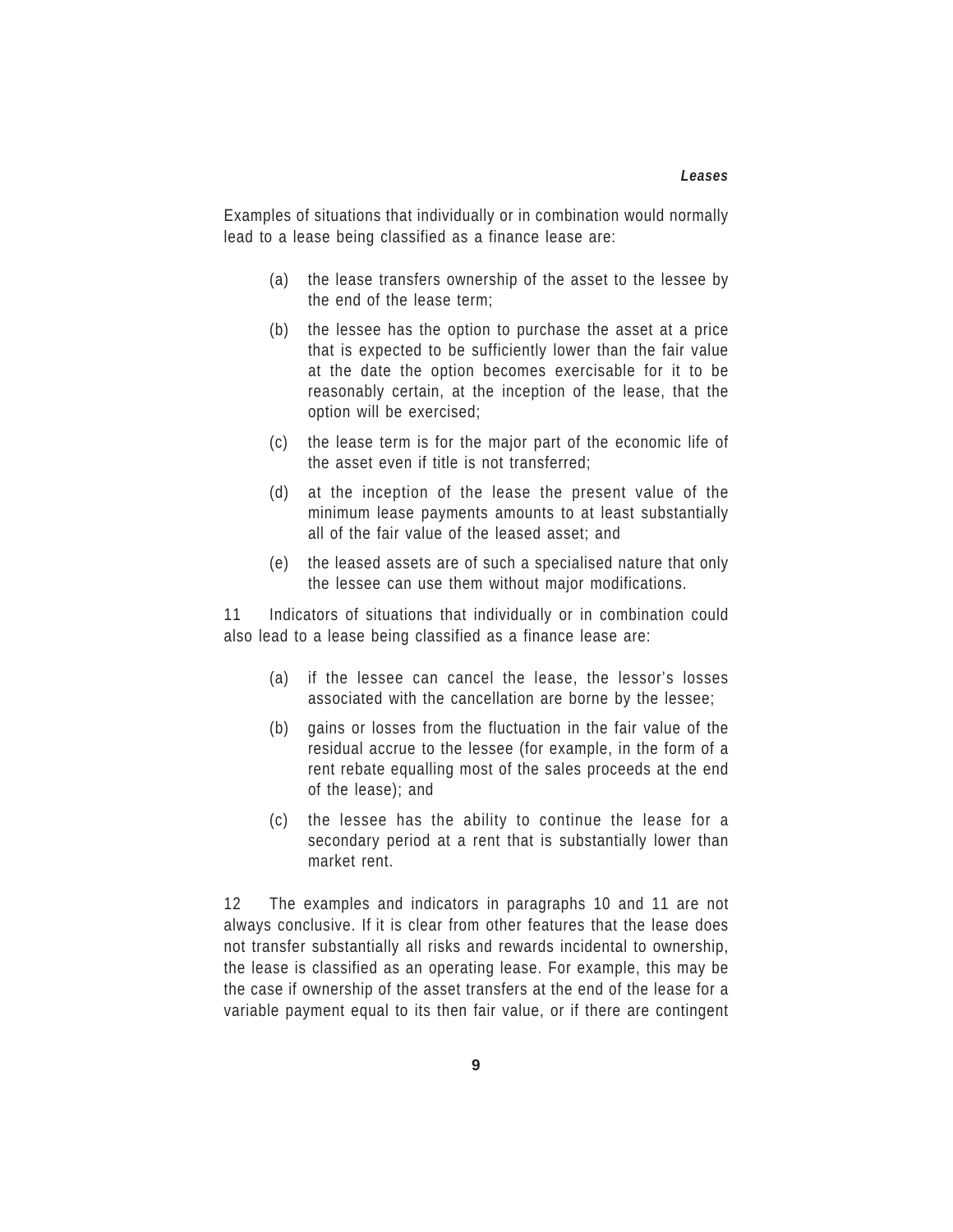rents, as a result of which the lessee does not have substantially all such risks and rewards.

13 Lease classification is made at the inception of the lease. If at any time the lessee and the lessor agree to change the provisions of the lease, other than by renewing the lease, in a manner that would have resulted in a different classification of the lease under the criteria in paragraphs 7-12 if the changed terms had been in effect at the inception of the lease, the revised agreement is regarded as a new agreement over its term. However, changes in estimates (for example, changes in estimates of the economic life or of the residual value of the leased property), or changes in circumstances (for example, default by the lessee), do not give rise to a new classification of a lease for accounting purposes.

#### 14-15 [Refer to Appendix 1]

15A When a lease includes both land and buildings elements, an entity assesses the classification of each element as a finance or an operating lease separately in accordance with paragraphs 7–13. In determining whether the land element is an operating or a finance lease, an important consideration is that land normally has an indefinite economic life.

16 Whenever necessary in order to classify and account for a lease of land and buildings, the minimum lease payments (including any lumpsum upfront payments) are allocated between the land and the buildings elements in proportion to the relative fair values of the leasehold interests in the land element and buildings element of the lease at the inception of the lease. If the lease payments cannot be allocated reliably between these two elements, the entire lease is classified as a finance lease, unless it is clear that both elements are operating leases, in which case the entire lease is classified as an operating lease.

17 For a lease of land and buildings in which the amount that would initially be recognised for the land element, in accordance with paragraph 20, is immaterial, the land and buildings may be treated as a single unit for the purpose of lease classification and classified as a finance or operating lease in accordance with paragraphs 7-13. In such a case,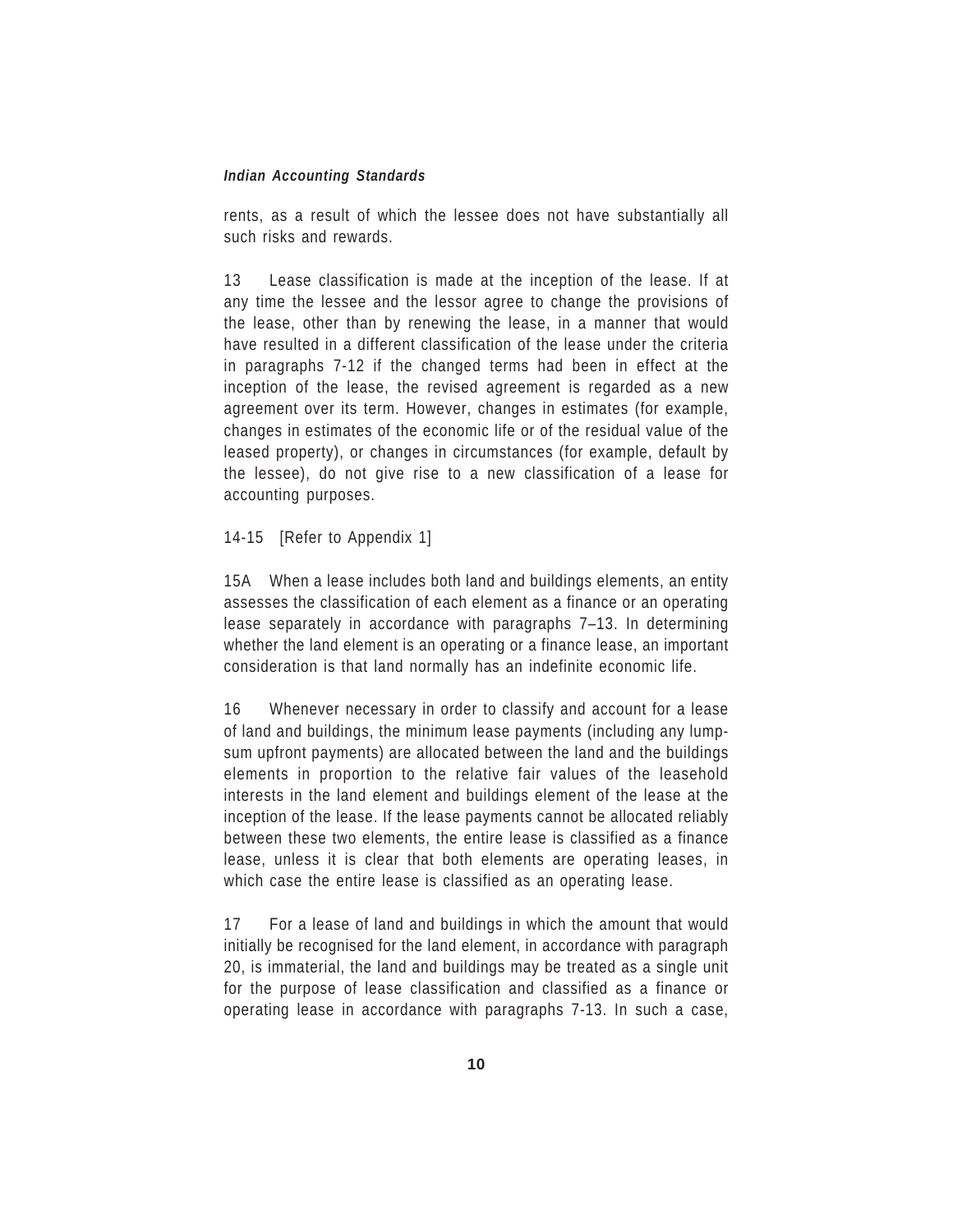the economic life of the buildings is regarded as the economic life of the entire leased asset.

18-19 [Refer to Appendix 1]

## **Leases in the financial statements of lessees**

### **Finance leases**

#### **Initial recognition**

**20 At the commencement of the lease term, lessees shall recognise finance leases as assets and liabilities in their balance sheets at amounts equal to the fair value of the leased property or, if lower, the present value of the minimum lease payments, each determined at the inception of the lease. The discount rate to be used in calculating the present value of the minimum lease payments is the interest rate implicit in the lease, if this is practicable to determine; if not, the lessee's incremental borrowing rate shall be used. Any initial direct costs of the lessee are added to the amount recognised as an asset.**

21 Transactions and other events are accounted for and presented in accordance with their substance and financial reality and not merely with legal form. Although the legal form of a lease agreement is that the lessee may acquire no legal title to the leased asset, in the case of finance leases the substance and financial reality are that the lessee acquires the economic benefits of the use of the leased asset for the major part of its economic life in return for entering into an obligation to pay for that right an amount approximating, at the inception of the lease, the fair value of the asset and the related finance charge.

22 If such lease transactions are not reflected in the lessee's balance sheet, the economic resources and the level of obligations of an entity are understated, thereby distorting financial ratios. Therefore, it is appropriate for a finance lease to be recognised in the lessee's balance sheet both as an asset and as an obligation to pay future lease payments. At the commencement of the lease term, the asset and the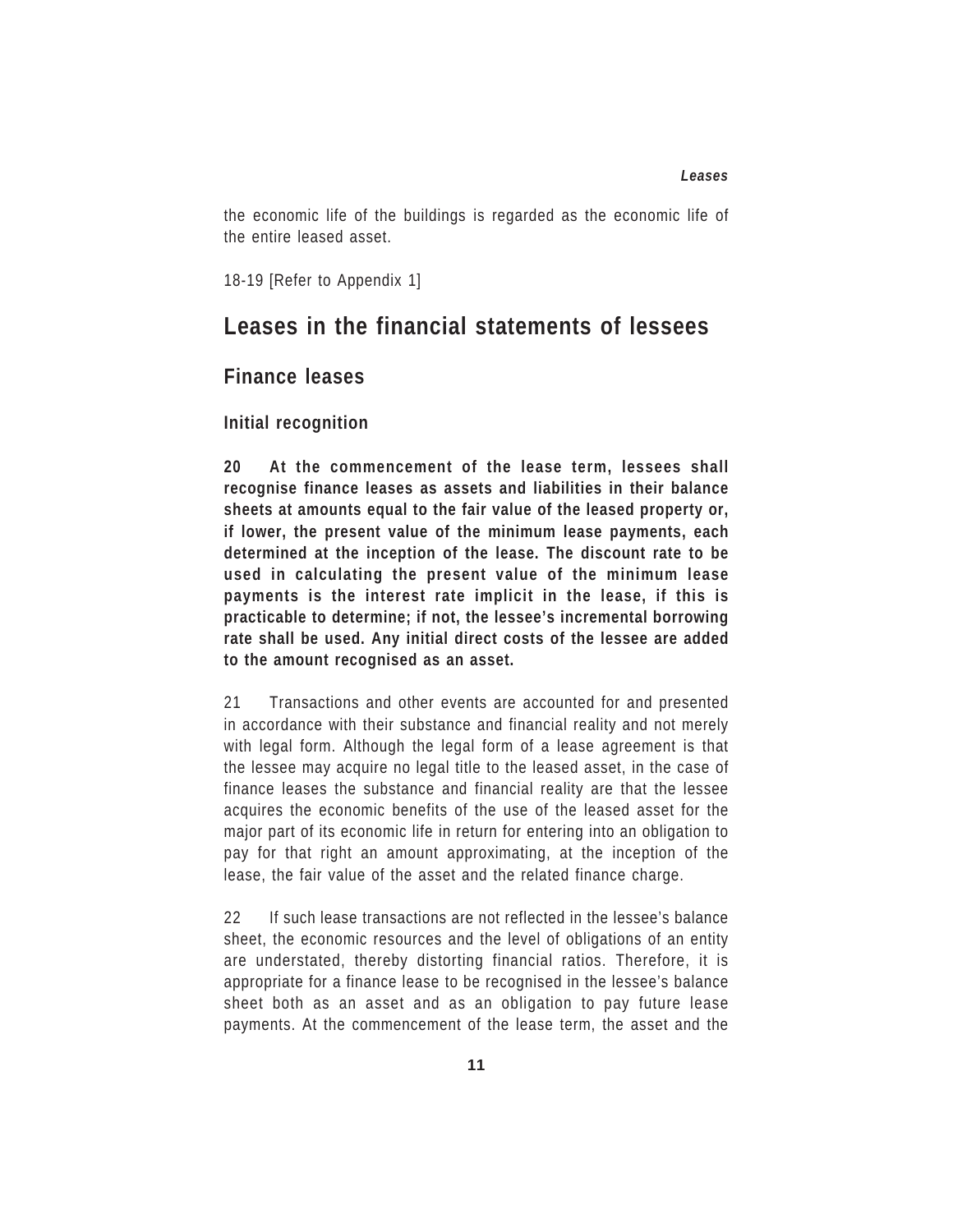liability for the future lease payments are recognised in the balance sheet at the same amounts except for any initial direct costs of the lessee that are added to the amount recognised as an asset.

23 It is not appropriate for the liabilities for leased assets to be presented in the financial statements as a deduction from the leased assets. If for the presentation of liabilities in the balance sheet a distinction is made between current and non-current liabilities, the same distinction is made for lease liabilities.

24 Initial direct costs are often incurred in connection with specific leasing activities, such as negotiating and securing leasing arrangements. The costs identified as directly attributable to activities performed by the lessee for a finance lease are added to the amount recognised as an asset.

#### **Subsequent measurement**

**25 Minimum lease payments shall be apportioned between the finance charge and the reduction of the outstanding liability. The finance charge shall be allocated to each period during the lease term so as to produce a constant periodic rate of interest on the remaining balance of the liability. Contingent rents shall be charged as expenses in the periods in which they are incurred.**

26 In practice, in allocating the finance charge to periods during the lease term, a lessee may use some form of approximation to simplify the calculation.

**27 A finance lease gives rise to depreciation expense for depreciable assets as well as finance expense for each accounting period. The depreciation policy for depreciable leased assets shall be consistent with that for depreciable assets that are owned, and the depreciation recognised shall be calculated in accordance with Ind AS 16** *Property, Plant and Equipment* **and Ind AS 38** *Intangible Assets***. If there is no reasonable certainty that the lessee will obtain ownership by the end of the lease term, the asset shall be fully depreciated over the shorter of the lease term and its useful life.**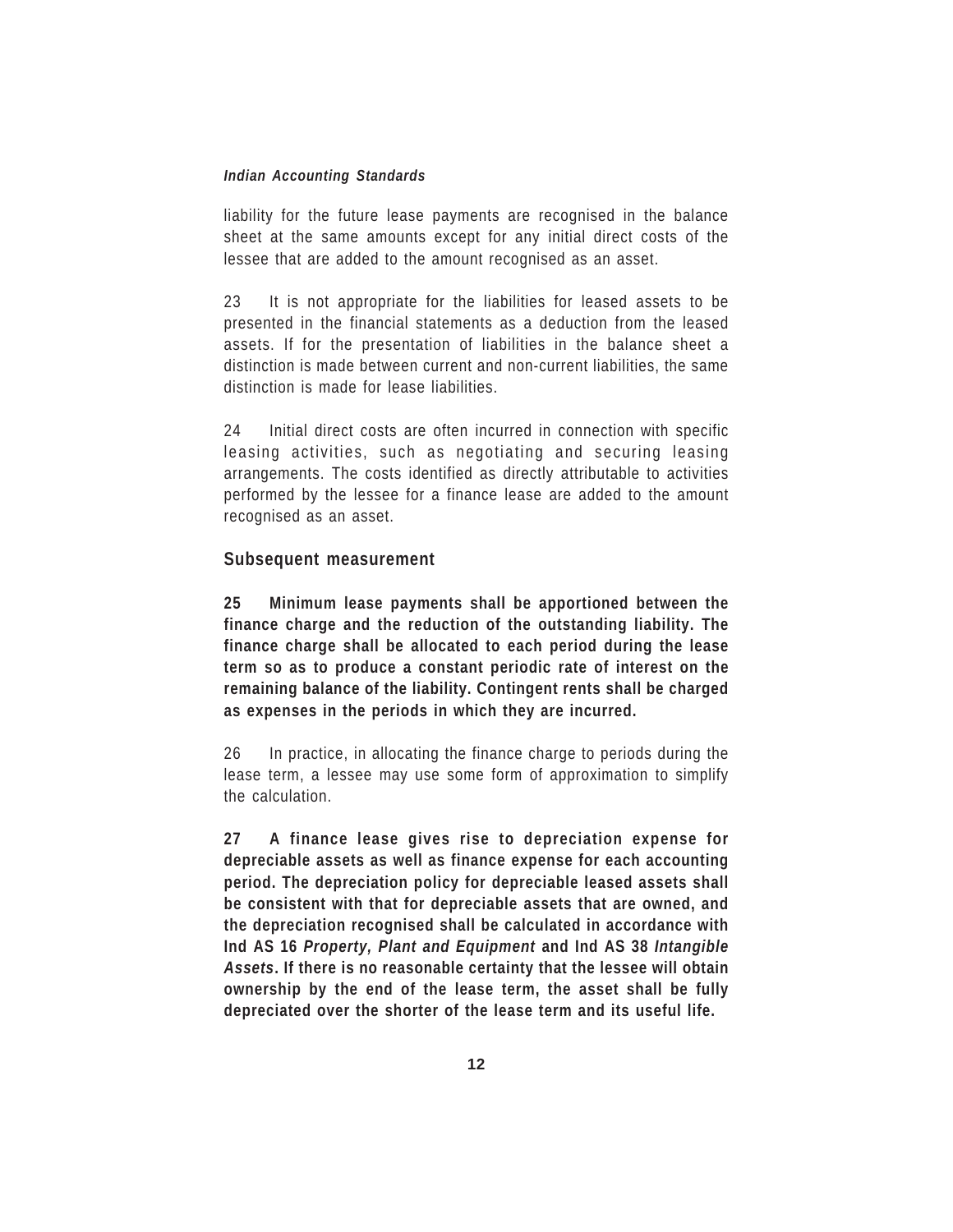28 The depreciable amount of a leased asset is allocated to each accounting period during the period of expected use on a systematic basis consistent with the depreciation policy the lessee adopts for depreciable assets that are owned. If there is reasonable certainty that the lessee will obtain ownership by the end of the lease term, the period of expected use is the useful life of the asset; otherwise the asset is depreciated over the shorter of the lease term and its useful life.

29 The sum of the depreciation expense for the asset and the finance expense for the period is rarely the same as the lease payments payable for the period, and it is, therefore, inappropriate simply to recognise the lease payments payable as an expense. Accordingly, the asset and the related liability are unlikely to be equal in amount after the commencement of the lease term.

30 To determine whether a leased asset has become impaired, an entity applies Ind AS 36 *Impairment of Assets*.

#### **Disclosures**

**31 Lessees shall, in addition to meeting the requirements of Ind AS 107** *Financial Instruments: Disclosures***, make the following disclosures for finance leases:**

- **(a) for each class of asset, the net carrying amount at the end of the reporting period.**
- **(b) a reconciliation between the total of future minimum lease payments at the end of the reporting period, and their present value. In addition, an entity shall disclose the total of future minimum lease payments at the end of the reporting period, and their present value, for each of the following periods:**
	- **(i) not later than one year;**
	- **(ii) later than one year and not later than five years;**
	- **(iii) later than five years.**
- **(c) contingent rents recognised as an expense in the period.**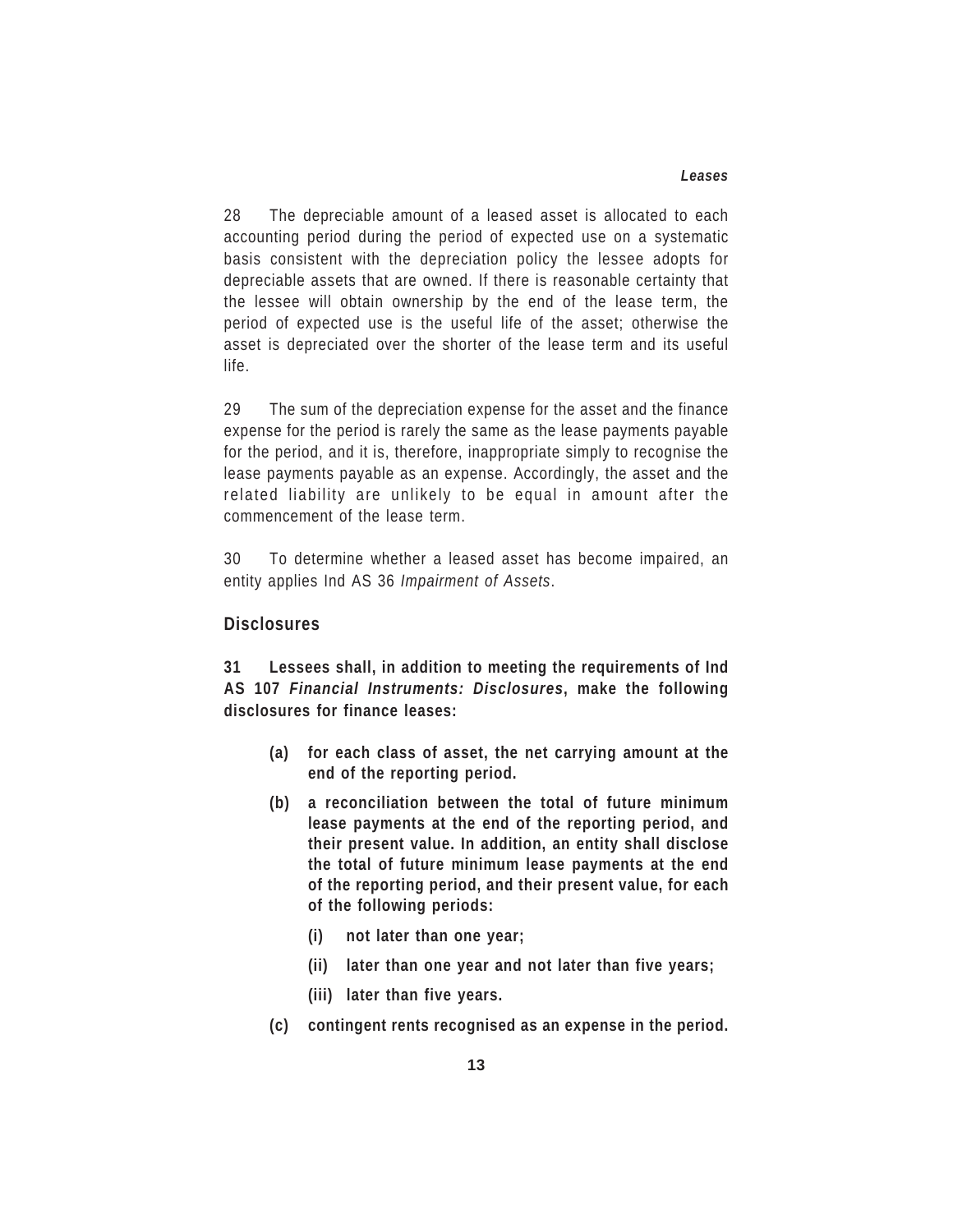- **(d) the total of future minimum sublease payments expected to be received under non-cancellable subleases at the end of the reporting period.**
- **(e) a general description of the lessee's material leasing arrangements including, but not limited to, the following:**
	- **(i) the basis on which contingent rent payable is determined;**
	- **(ii) the existence and terms of renewal or purchase options and escalation clauses; and**
	- **(iii) restrictions imposed by lease arrangements, such as those concerning dividends, additional debt, and further leasing.**

32 In addition, the requirements for disclosure in accordance with Ind AS 16, Ind AS 36, Ind AS 38, Ind AS 40 and Ind AS 41 apply to lessees for assets leased under finance leases.

### **Operating leases**

**33 Lease payments under an operating lease shall be recognised as an expense on a straight-line basis over the lease term unless another systematic basis is more representative of the time pattern of the user's benefit\***

34 For operating leases, lease payments (excluding costs for services such as insurance and maintenance) are recognised as an expense on a straight-line basis unless another systematic basis is representative of the time pattern of the user's benefit, even if the payments are not on that basis.

### **Disclosures**

**35 Lessees shall, in addition to meeting the requirements of Ind AS 107, make the following disclosures for operating leases:**

<sup>\*</sup> See also Appendix A Operating Leases-Incentives.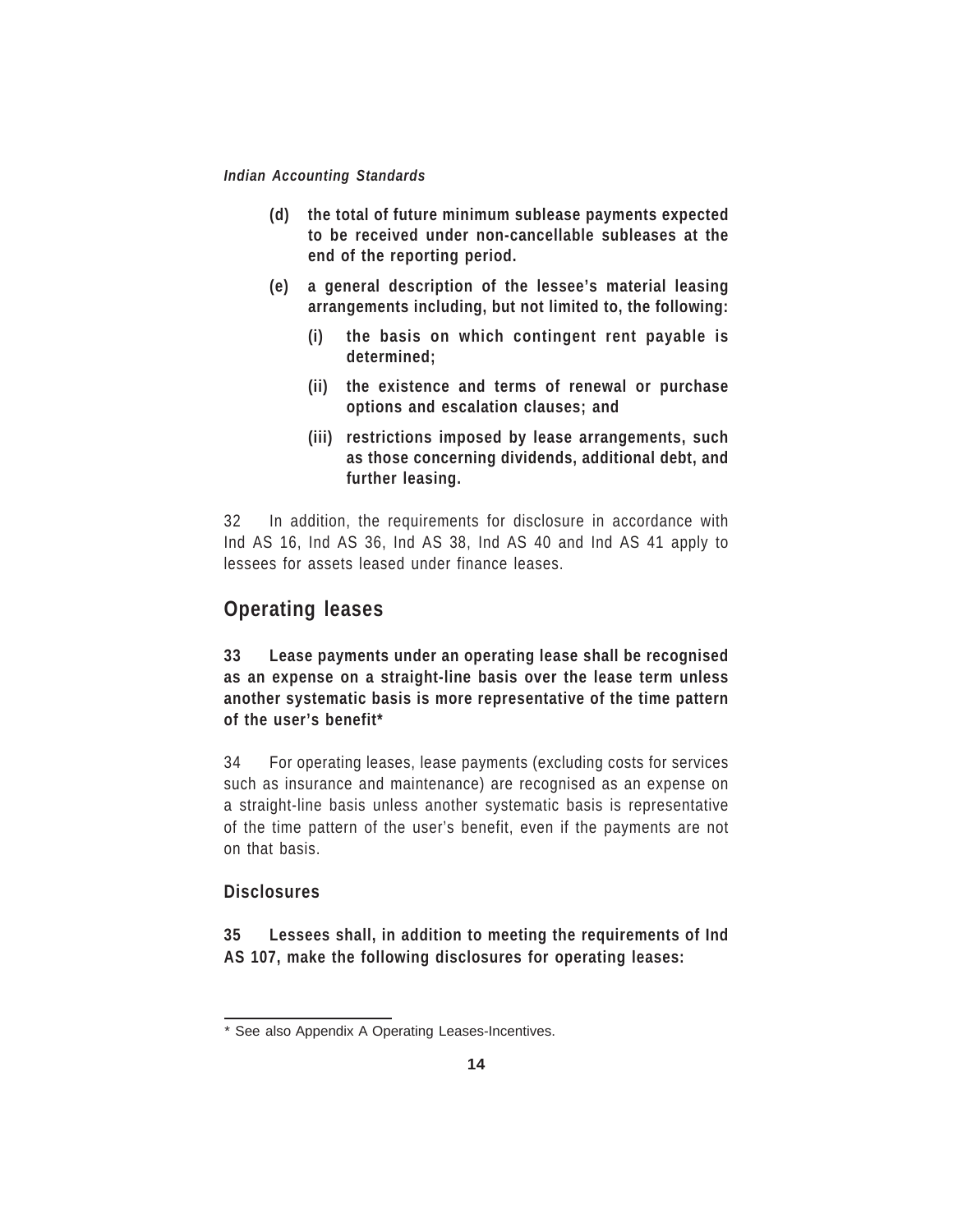- **(a) the total of future minimum lease payments under noncancellable operating leases for each of the following periods:**
	- **(i) not later than one year;**
	- **(ii) later than one year and not later than five years;**
	- **(iii) later than five years.**
- **(b) the total of future minimum sublease payments expected to be received under non-cancellable subleases at the end of the reporting period.**
- **(c) lease and sublease payments recognised as an expense in the period, with separate amounts for minimum lease payments, contingent rents, and sublease payments.**
- **(d) a general description of the lessee's significant leasing arrangements including, but not limited to, the following:**
	- **(i) the basis on which contingent rent payable is determined;**
	- **(ii) the existence and terms of renewal or purchase options and escalation clauses; and**
	- **(iii) restrictions imposed by lease arrangements, such as those concerning dividends, additional debt and further leasing.**

## **Leases in the Financial Statements of Lessors**

### **Finance leases**

#### **Initial recognition**

**36 Lessors shall recognise assets held under a finance lease in their balance sheets and present them as a receivable at an amount equal to the net investment in the lease.**

37 Under a finance lease substantially all the risks and rewards incidental to legal ownership are transferred by the lessor, and thus the lease payment receivable is treated by the lessor as repayment of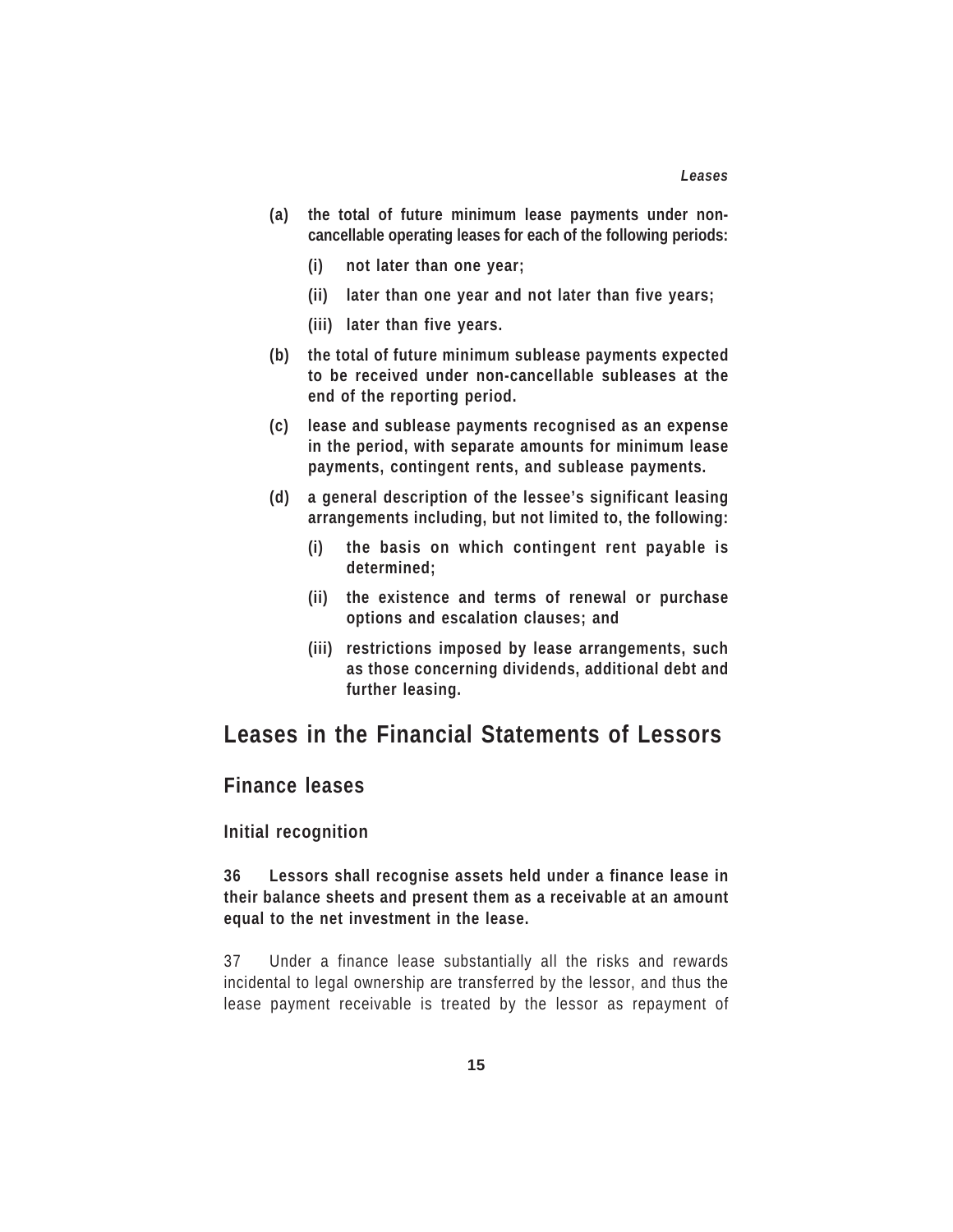principal and finance income to reimburse and reward the lessor for its investment and services.

38 Initial direct costs are often incurred by lessors and include amounts such as commissions, legal fees and internal costs that are incremental and directly attributable to negotiating and arranging a lease. They exclude general overheads such as those incurred by a sales and marketing team. For finance leases other than those involving manufacturer or dealer lessors, initial direct costs are included in the initial measurement of the finance lease receivable and reduce the amount of income recognised over the lease term. The interest rate implicit in the lease is defined in such a way that the initial direct costs are included automatically in the finance lease receivable; there is no need to add them separately. Costs incurred by manufacturer or dealer lessors in connection with negotiating and arranging a lease are excluded from the definition of initial direct costs. As a result, they are excluded from the net investment in the lease and are recognised as an expense when the selling profit is recognised, which for a finance lease is normally at the commencement of the lease term.

#### **Subsequent Measurement**

### **39 The recognition of finance income shall be based on a pattern reflecting a constant periodic rate of return on the lessor's net investment in the finance lease.**

40 A lessor aims to allocate finance income over the lease term on a systematic and rational basis. This income allocation is based on a pattern reflecting a constant periodic return on the lessor's net investment in the finance lease. Lease payments relating to the period, excluding costs for services, are applied against the gross investment in the lease to reduce both the principal and the unearned finance income.

41 Estimated unguaranteed residual values used in computing the lessor's gross investment in the lease are reviewed regularly. If there has been a reduction in the estimated unguaranteed residual value, the income allocation over the lease term is revised and any reduction in respect of amounts accrued is recognised immediately.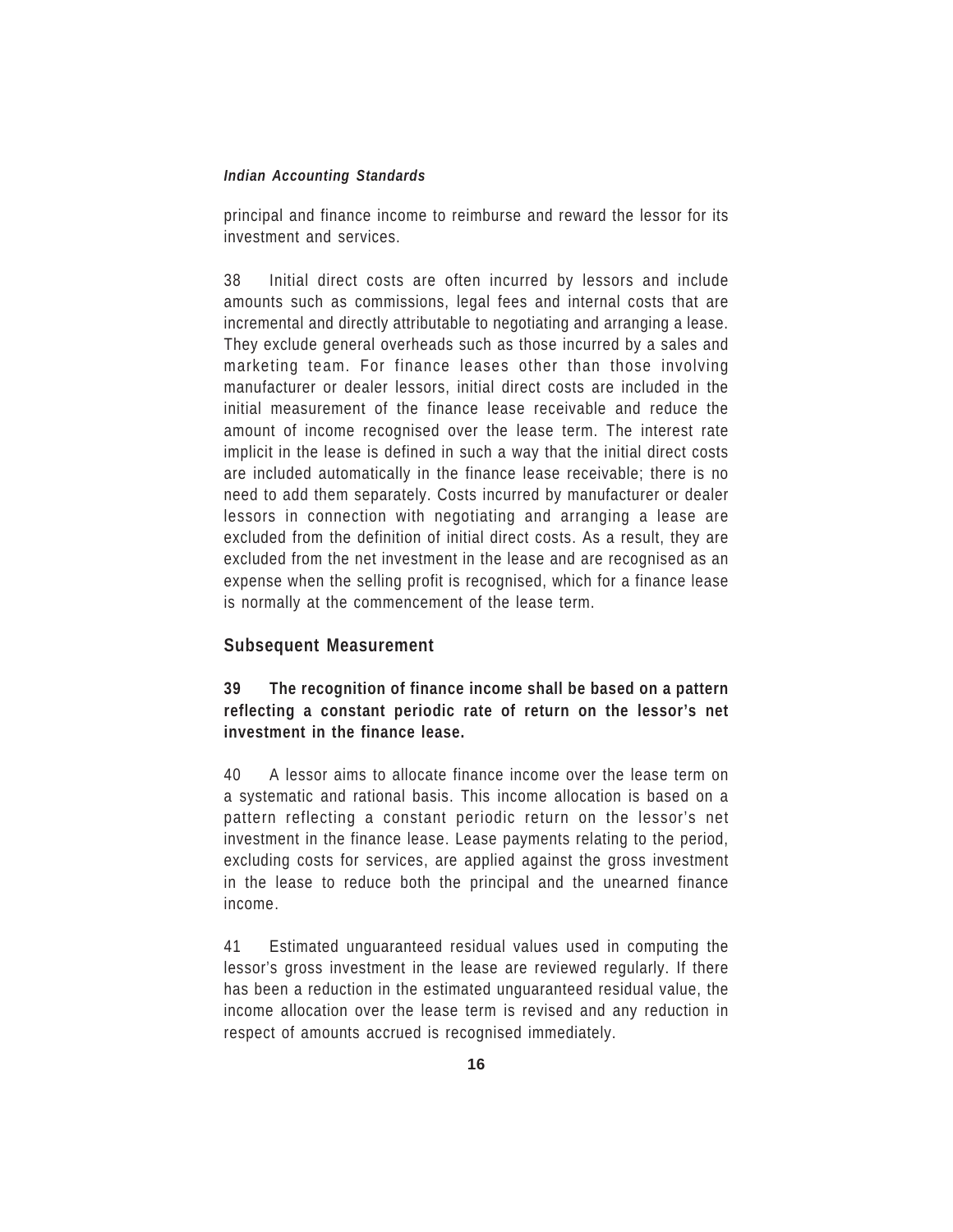41A An asset under a finance lease that is classified as held for sale (or included in a disposal group that is classified as held for sale) in accordance with Ind AS 105 *Non-current Assets Held for Sale and Discontinued Operations* shall be accounted for in accordance with that Standard.

**42 Manufacturer or dealer lessors shall recognise selling profit or loss in the period, in accordance with the policy followed by the entity for outright sales. If artificially low rates of interest are quoted, selling profit shall be restricted to that which would apply if a market rate of interest were charged. Costs incurred by manufacturer or dealer lessors in connection with negotiating and arranging a lease shall be recognised as an expense when the selling profit is recognised.**

43 Manufacturers or dealers often offer to customers the choice of either buying or leasing an asset. A finance lease of an asset by a manufacturer or dealer lessor gives rise to two types of income:

- (a) profit or loss equivalent to the profit or loss resulting from an outright sale of the asset being leased, at normal selling prices, reflecting any applicable volume or trade discounts; and
- (b) finance income over the lease term.

44 The sales revenue recognised at the commencement of the lease term by a manufacturer or dealer lessor is the fair value of the asset, or, if lower, the present value of the minimum lease payments accruing to the lessor, computed at a market rate of interest. The cost of sale recognised at the commencement of the lease term is the cost, or carrying amount if different, of the leased property less the present value of the unguaranteed residual value. The difference between the sales revenue and the cost of sale is the selling profit, which is recognised in accordance with the entity's policy for outright sales.

45 Manufacturer or dealer lessors sometimes quote artificially low rates of interest in order to attract customers. The use of such a rate would result in an excessive portion of the total income from the transaction being recognised at the time of sale. If artificially low rates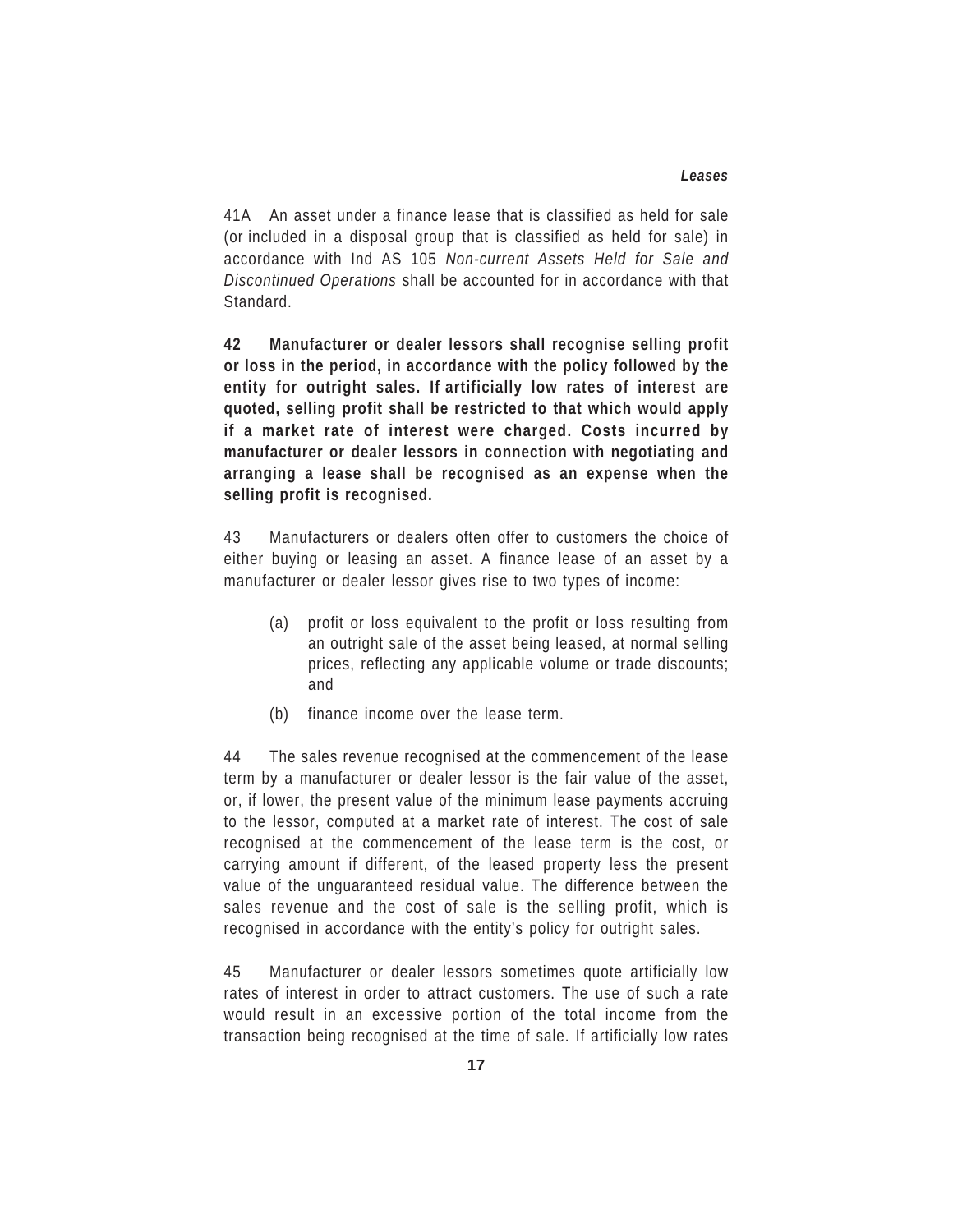of interest are quoted, selling profit is restricted to that which would apply if a market rate of interest were charged.

46 Costs incurred by a manufacturer or dealer lessor in connection with negotiating and arranging a finance lease are recognised as an expense at the commencement of the lease term because they are mainly related to earning the manufacturer's or dealer's selling profit.

### **Disclosures**

**47 Lessors shall, in addition to meeting the requirements in Ind AS 107, disclose the following for finance leases:**

- **(a) a reconciliation between the gross investment in the lease at the end of the reporting period, and the present value of minimum lease payments receivable at the end of the reporting period. In addition, an entity shall disclose the gross investment in the lease and the present value of minimum lease payments receivable at the end of the reporting period, for each of the following periods:**
	- **(i) not later than one year;**
	- **(ii) later than one year and not later than five years;**
	- **(iii) later than five years.**
- **(b) unearned finance income.**
- **(c) the unguaranteed residual values accruing to the benefit of the lessor.**
- **(d) the accumulated allowance for uncollectible minimum lease payments receivable.**
- **(e) contingent rents recognised as income in the period.**
- **(f) a general description of the lessor's material leasing arrangements.**

48 As an indicator of growth it is often useful also to disclose the gross investment less unearned income in new business added during the period, after deducting the relevant amounts for cancelled leases.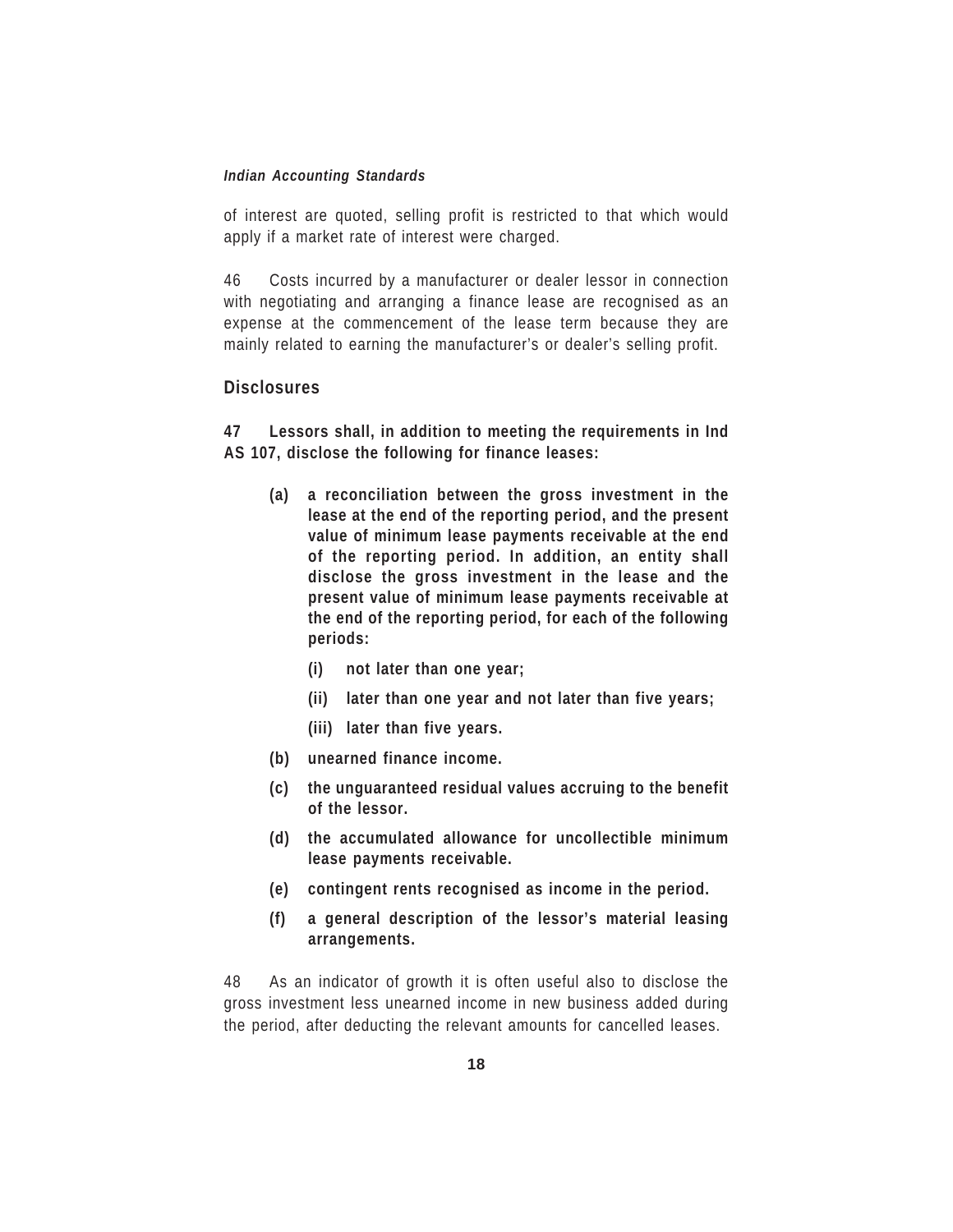### **Operating leases**

**49 Lessors shall present assets subject to operating leases in their balance sheet according to the nature of the asset.**

**50 Lease income from operating leases shall be recognised in income on a straight-line basis over the lease term, unless another systematic basis is more representative of the time pattern in which use benefit derived from the leased asset is diminished.\*** 

51 Costs, including depreciation, incurred in earning the lease income are recognised as an expense. Lease income (excluding receipts for services provided such as insurance and maintenance) is recognised on a straight-line basis over the lease term even if the receipts are not on such a basis, unless another systematic basis is more representative of the time pattern in which use benefit derived from the leased asset is diminished.

**52 Initial direct costs incurred by lessors in negotiating and arranging an operating lease shall be added to the carrying amount of the leased asset and recognised as an expense over the lease term on the same basis as the lease income.**

**53 The depreciation policy for depreciable leased assets shall be consistent with the lessor's normal depreciation policy for similar assets, and depreciation shall be calculated in accordance with Ind AS 16 and Ind AS 38.**

54 To determine whether a leased asset has become impaired, an entity applies Ind AS 36.

55 A manufacturer or dealer lessor does not recognise any selling profit on entering into an operating lease because it is not the equivalent of a sale.

<sup>\*</sup> See also Appendix A Operating Leases-Incentives.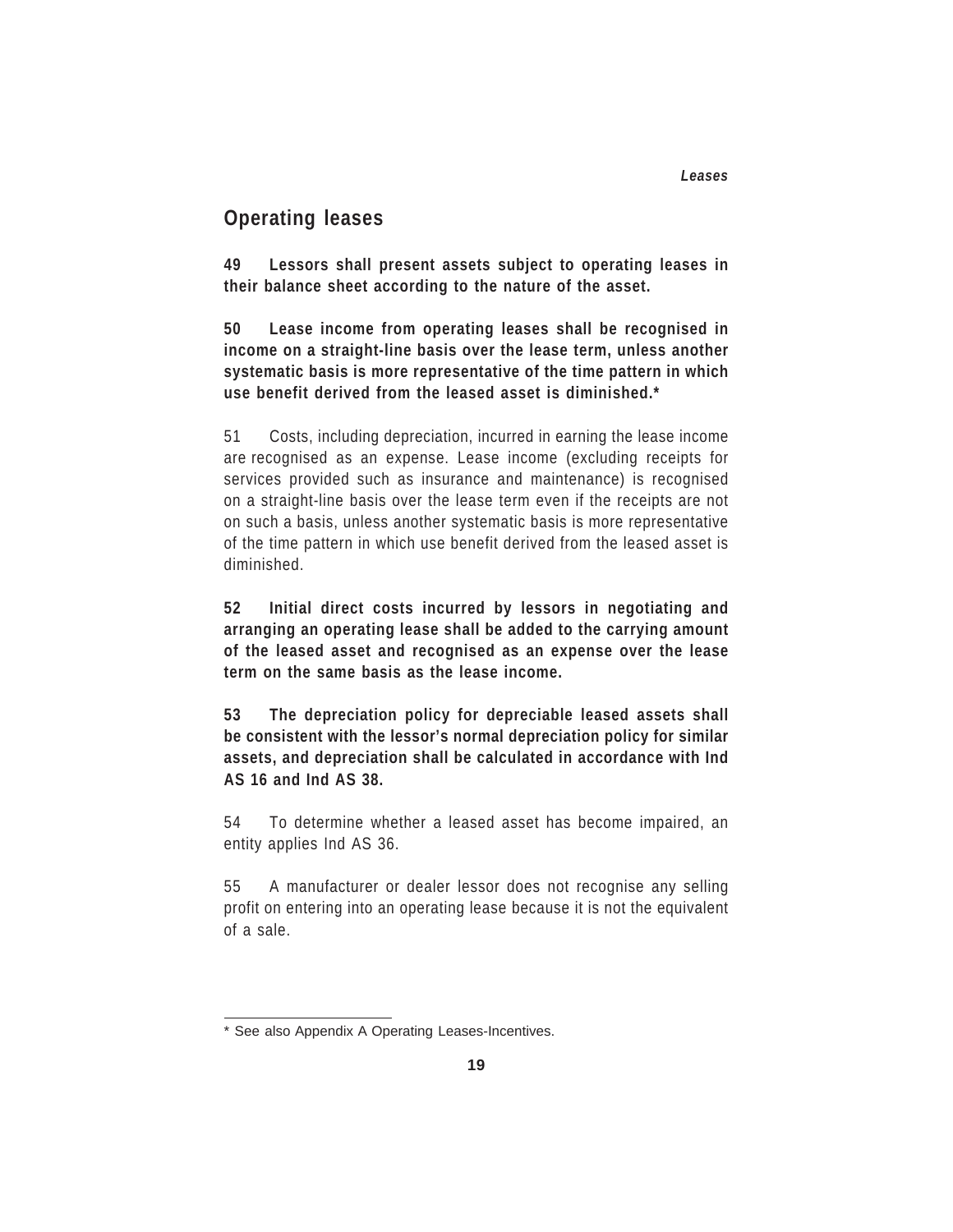#### **Disclosures**

**56 Lessors shall, in addition to meeting the requirements of Ind AS 107, disclose the following for operating leases:**

- **(a) the future minimum lease payments under noncancellable operating leases in the aggregate and for each of the following periods:**
	- **(i) not later than one year;**
	- **(ii) later than one year and not later than five years;**
	- **(iii) later than five years.**
- **(b) total contingent rents recognised as income in the period.**
- **(c) a general description of the lessor's leasing arrangements.**

57 In addition, the disclosure requirements in Ind AS 16, Ind AS 36, Ind AS 38, Ind AS 40 and Ind AS 41 apply to lessors for assets provided under operating leases.

### **Sale and Leaseback Transactions**

58 A sale and leaseback transaction involves the sale of an asset and the leasing back of the same asset. The lease payment and the sale price are usually interdependent because they are negotiated as a package. The accounting treatment of a sale and leaseback transaction depends upon the type of lease involved.

**59 If a sale and leaseback transaction results in a finance lease, any excess of sales proceeds over the carrying amount shall not be immediately recognised as income by a seller-lessee. Instead, it shall be deferred and amortised over the lease term.**

60 If the leaseback is a finance lease, the transaction is a means whereby the lessor provides finance to the lessee, with the asset as security. For this reason it is not appropriate to regard an excess of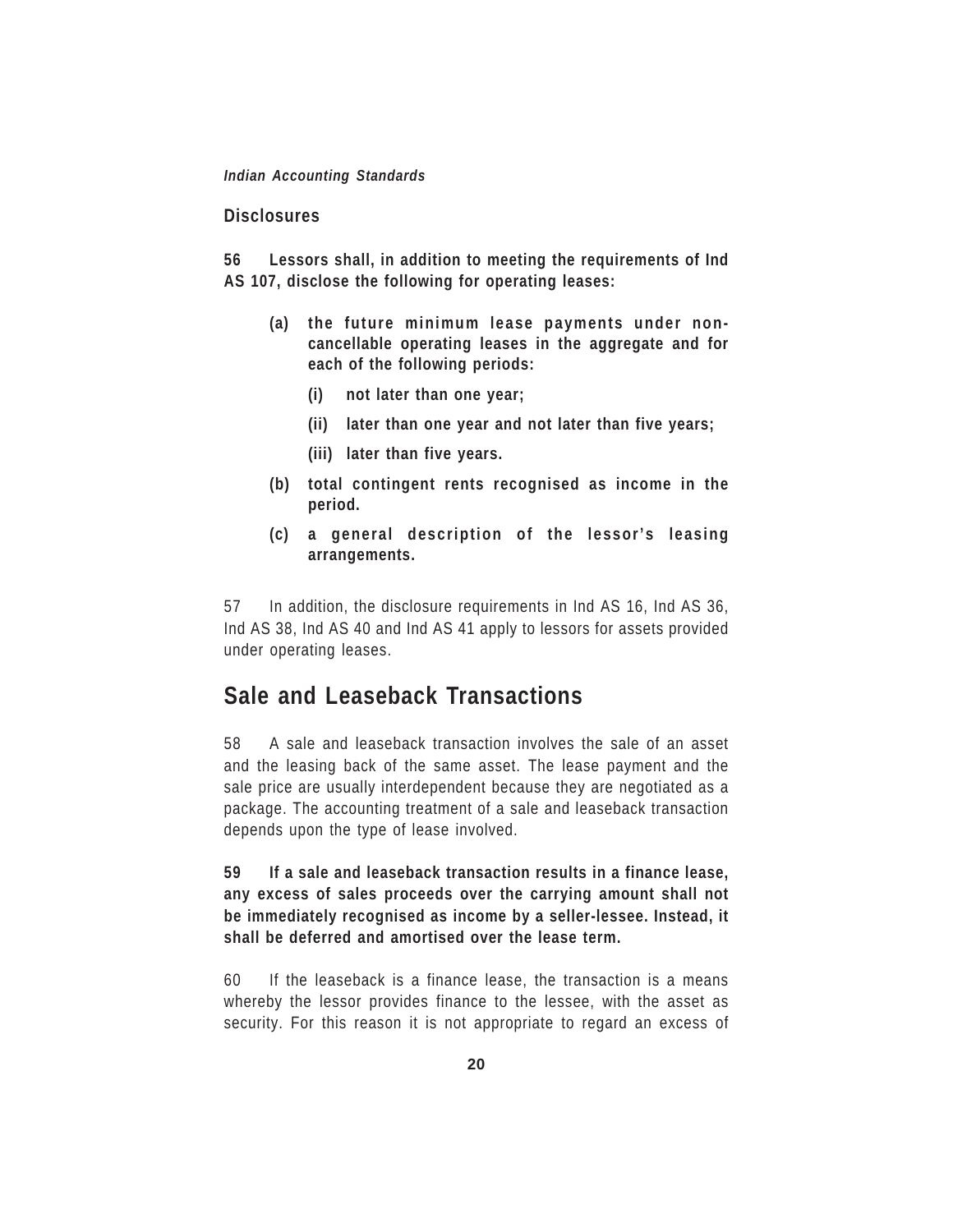sales proceeds over the carrying amount as income. Such excess is deferred and amortised over the lease term.

**61 If a sale and leaseback transaction results in an operating lease, and it is clear that the transaction is established at fair value, any profit or loss shall be recognised immediately. If the sale price is below fair value, any profit or loss shall be recognised immediately except that, if the loss is compensated for by future lease payments at below market price, it shall be deferred and amortised in proportion to the lease payments over the period for which the asset is expected to be used. If the sale price is above fair value, the excess over fair value shall be deferred and amortised over the period for which the asset is expected to be used.**

62 If the leaseback is an operating lease, and the lease payments and the sale price are at fair value, there has in effect been a normal sale transaction and any profit or loss is recognised immediately.

**63 For operating leases, if the fair value at the time of a sale and leaseback transaction is less than the carrying amount of the asset, a loss equal to the amount of the difference between the carrying amount and fair value shall be recognised immediately.**

64 For finance leases, no such adjustment is necessary unless there has been an impairment in value, in which case the carrying amount is reduced to recoverable amount in accordance with Ind AS 36.

65 Disclosure requirements for lessees and lessors apply equally to sale and leaseback transactions. The required description of material leasing arrangements leads to disclosure of unique or unusual provisions of the agreement or terms of the sale and leaseback transactions.

66 Sale and leaseback transactions may trigger the separate disclosure criteria in Ind AS 1 *Presentation of Financial Statements*.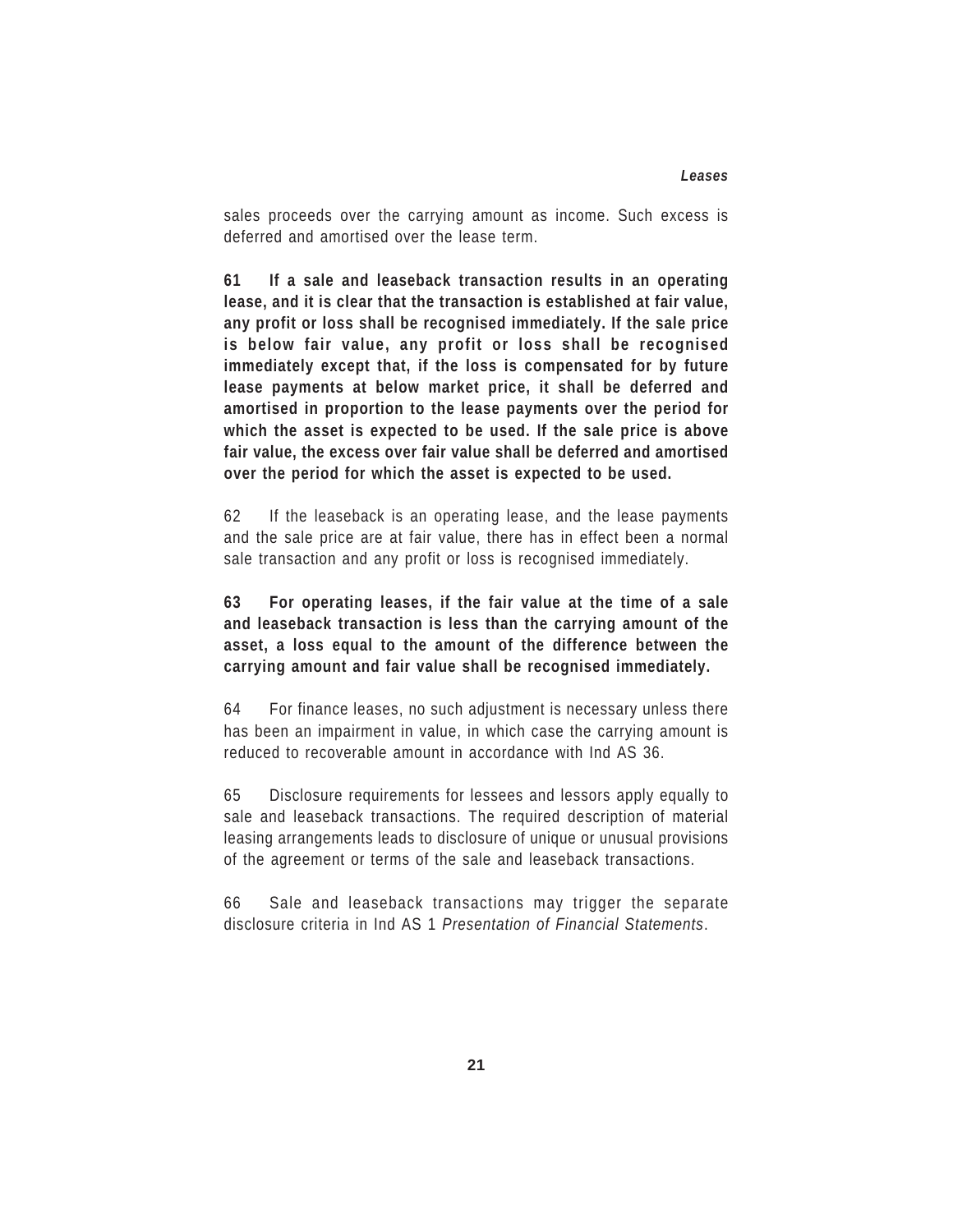## **Appendix A**

# **Operating Leases—Incentives**

*This appendix is an integral part of Ind AS 17*

## **Issue**

1 In negotiating a new or renewed operating lease, the lessor may provide incentives for the lessee to enter into the agreement. Examples of such incentives are an up-front cash payment to the lessee or the reimbursement or assumption by the lessor of costs of the lessee (such as relocation costs, leasehold improvements and costs associated with a pre-existing lease commitment of the lessee). Alternatively, initial periods of the lease term may be agreed to be rent-free or at a reduced rent.

2 The issue is how incentives in an operating lease should be recognised in the financial statements of both the lessee and the lessor.

# **Accounting Principles**

3 All incentives for the agreement of a new or renewed operating lease shall be recognised as an integral part of the net consideration agreed for the use of the leased asset, irrespective of the incentive's nature or form or the timing of payments.

4 The lessor shall recognise the aggregate cost of incentives as a reduction of rental income over the lease term, on a straight-line basis unless another systematic basis is representative of the time pattern over which the benefit of the leased asset is diminished.

5 The lessee shall recognise the aggregate benefit of incentives as a reduction of rental expense over the lease term, on a straight-line basis unless another systematic basis is representative of the time pattern of the lessee's benefit from the use of the leased asset.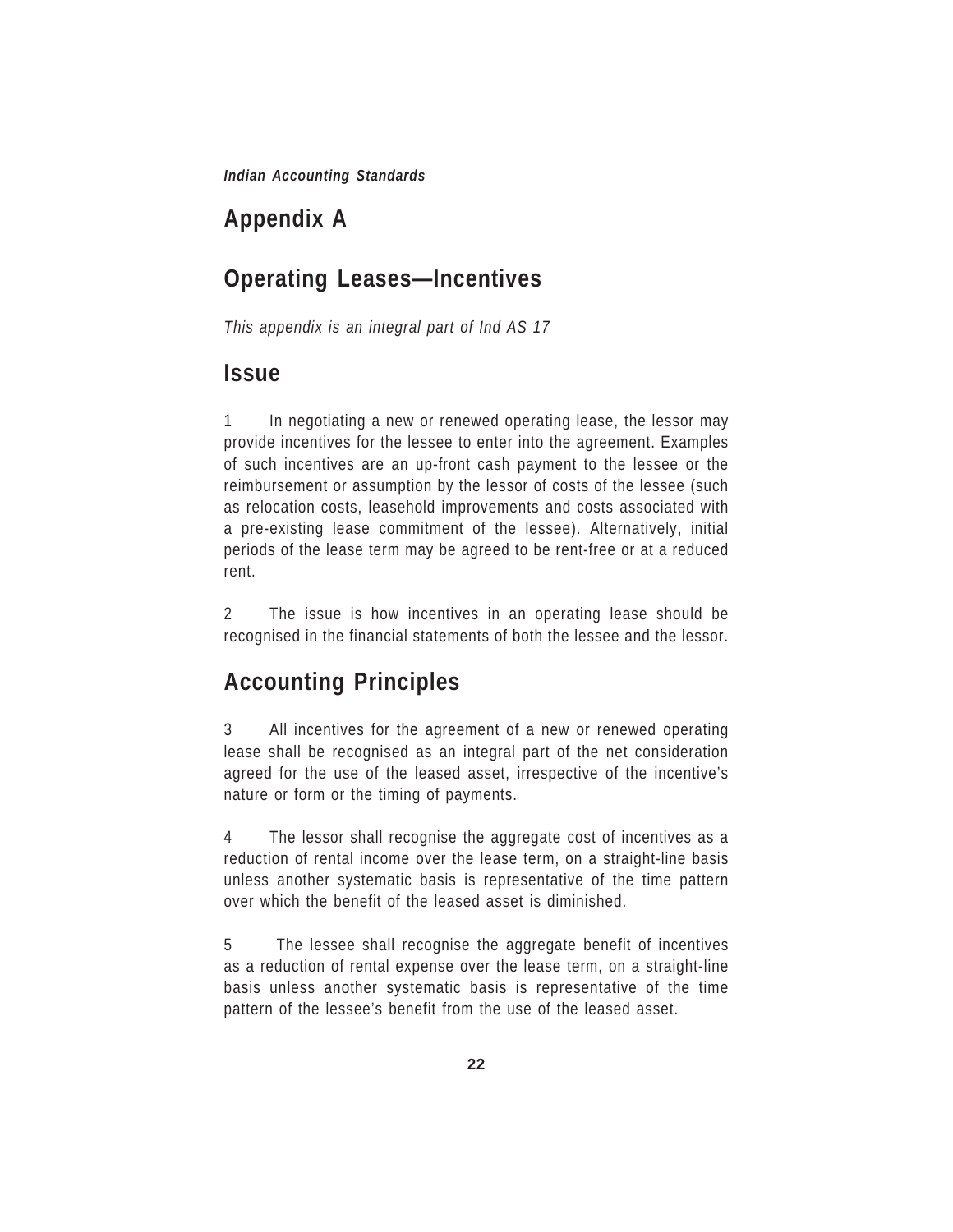6 Costs incurred by the lessee, including costs in connection with a pre-existing lease (for example costs for termination, relocation or leasehold improvements), shall be accounted for by the lessee in accordance with the Standards applicable to those costs, including costs which are effectively reimbursed through an incentive arrangement.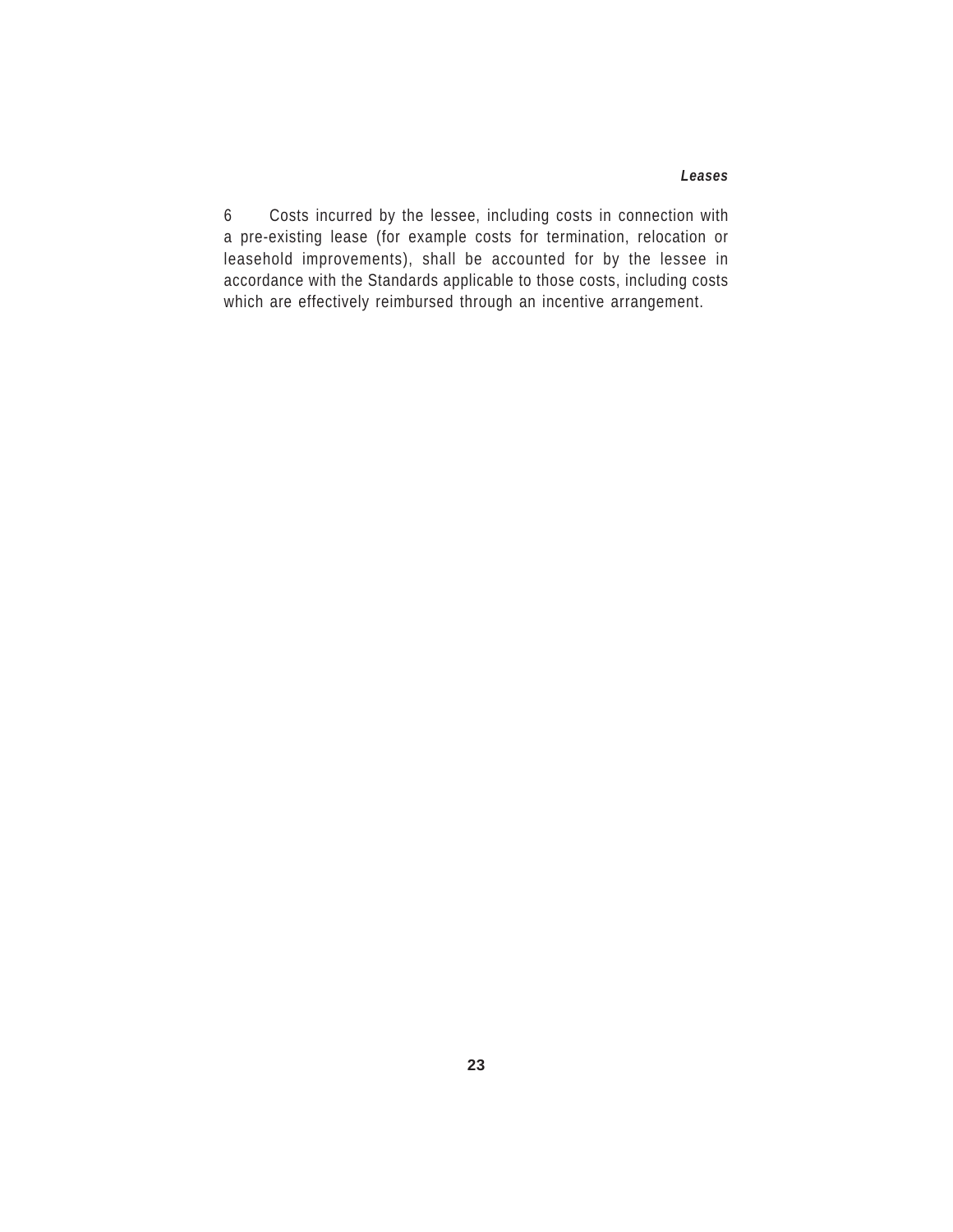## **Example application of Appendix A**

*The following examples accompany, but are not part of, Appendix A.*

## **Example 1**

**An entity agrees to enter into a new lease arrangement with a new lessor. The lessor agrees to pay the lessee's relocation costs as an incentive to the lessee for entering into the new lease. The lessee's moving costs are Rs. 1,000. The new lease has a term of 10 years, at a fixed rate of Rs. 2,000 per year.**

The accounting is:

The lessee recognises relocation costs of Rs.1,000 as an expense in Year 1. Net consideration of Rs. 19,000 consists of Rs. 2,000 for each of the 10 years in the lease term, less a Rs.1,000 incentive for relocation costs. Both the lessor and lessee would recognise the net rental consideration of Rs.19,000 over the 10 year lease term using a single amortisation method in accordance with paragraphs 4 and 5 of Appendix A.

### **Example 2**

**An entity agrees to enter into a new lease arrangement with a new lessor. The lessor agrees to a rent-free period for the first three years as incentive to the lessee for entering into the new lease. The new lease has a term of 20 years, at a fixed rate of Rs. 5,000 per year for years 4 through 20.**

The accounting is:

Net consideration of Rs.85,000 consists of 5,000 for each of 17 years in the lease term. Both the lessor and lessee would recognise the net consideration of Rs. 85,000 over the 20 year lease term using a single amortisation method in accordance with paragraphs 4 and 5 of Appendix A.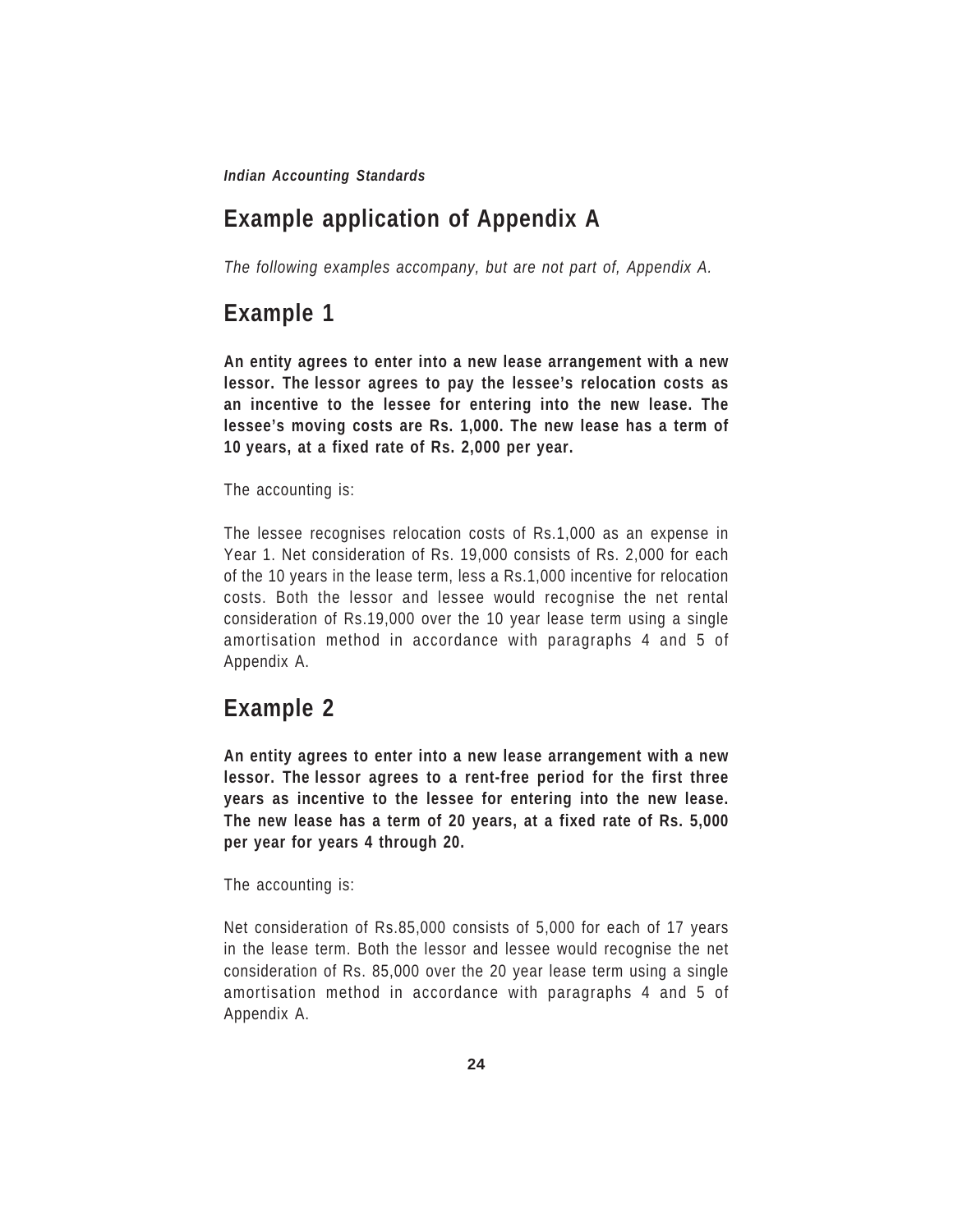## **Appendix B**

# **Evaluating the Substance of Transactions Involving the Legal Form of a Lease**

*(This appendix is an integral part of Ind AS 17*.)

### **Issue**

1 An Entity may enter into a transaction or a series of structured transactions (an arrangement) with an unrelated party or parties (an Investor) that involves the legal form of a lease. For example, an Entity may lease assets to an Investor and lease the same assets back, or alternatively, legally sell assets and lease the same assets back. The form of each arrangement and its terms and conditions can vary significantly. In the lease and leaseback example, it may be that the arrangement is designed to achieve a tax advantage for the Investor that is shared with the Entity in the form of a fee, and not to convey the right to use an asset.

2 When an arrangement with an Investor involves the legal form of a lease, the issues are:

- (a) how to determine whether a series of transactions is linked and should be accounted for as one transaction;
- (b) whether the arrangement meets the definition of a lease under Ind AS 17; and, if not,
	- (i) whether a separate investment account and lease payment obligations that might exist represent assets and liabilities of the Entity (e.g. consider the example described in paragraph A2(a) of 'Examples for linked transactions' given at the end of this appendix);
	- (ii) how the Entity should account for other obligations resulting from the arrangement; and
	- (iii) how the Entity should account for a fee it might receive from an Investor.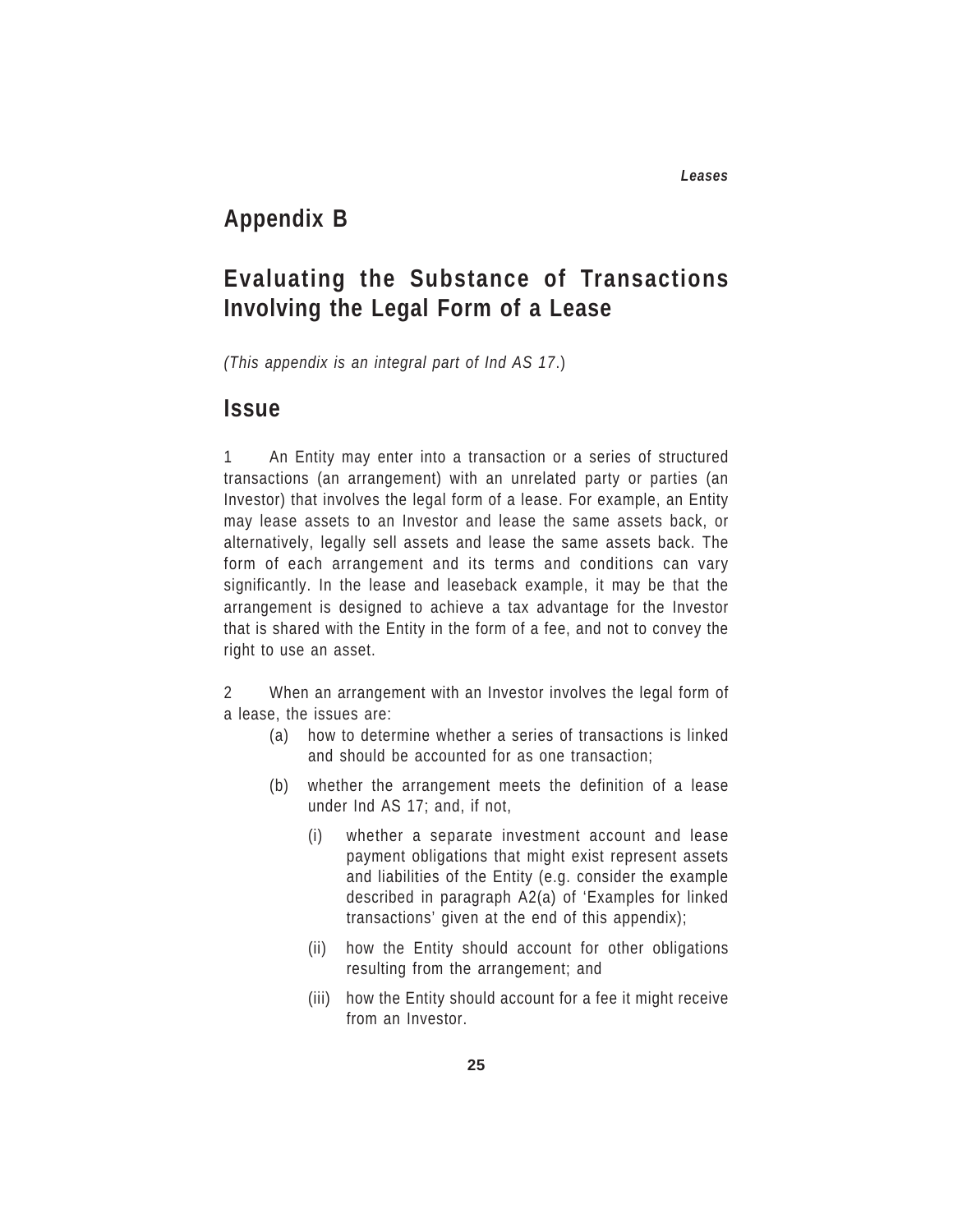## **Accounting Principles**

3 A series of transactions that involve the legal form of a lease is linked and shall be accounted for as one transaction when the overall economic effect cannot be understood without reference to the series of transactions as a whole. This is the case, for example, when the series of transactions are closely interrelated, negotiated as a single transaction, and takes place concurrently or in a continuous sequence. (Examples for linked transactions given at the end of this appendix provide illustrations of application of this appendix.)

4 The accounting shall reflect the substance of the arrangement. All aspects and implications of an arrangement shall be evaluated to determine its substance, with weight given to those aspects and implications that have an economic effect.

5 Ind AS 17 applies when the substance of an arrangement includes the conveyance of the right to use an asset for an agreed period of time. Indicators that individually demonstrate that an arrangement may not, in substance, involve a lease under Ind AS 17 include (The discussion under 'The substance of an arrangement' at the end of this appendix provides illustrations of application of this appendix):

- (a) an Entity retains all the risks and rewards incident to ownership of an underlying asset and enjoys substantially the same rights to its use as before the arrangement;
- (b) the primary reason for the arrangement is to achieve a particular tax result, and not to convey the right to use an asset; and
- (c) an option is included on terms that make its exercise almost certain (e.g. a put option that is exercisable at a price sufficiently higher than the expected fair value when it becomes exercisable).

6 The definitions and guidance in paragraphs 49–64 of Framework for the Preparation and Presentation of Financial Statements*,* issued by the Institute of Chartered Accountants of India, shall be applied in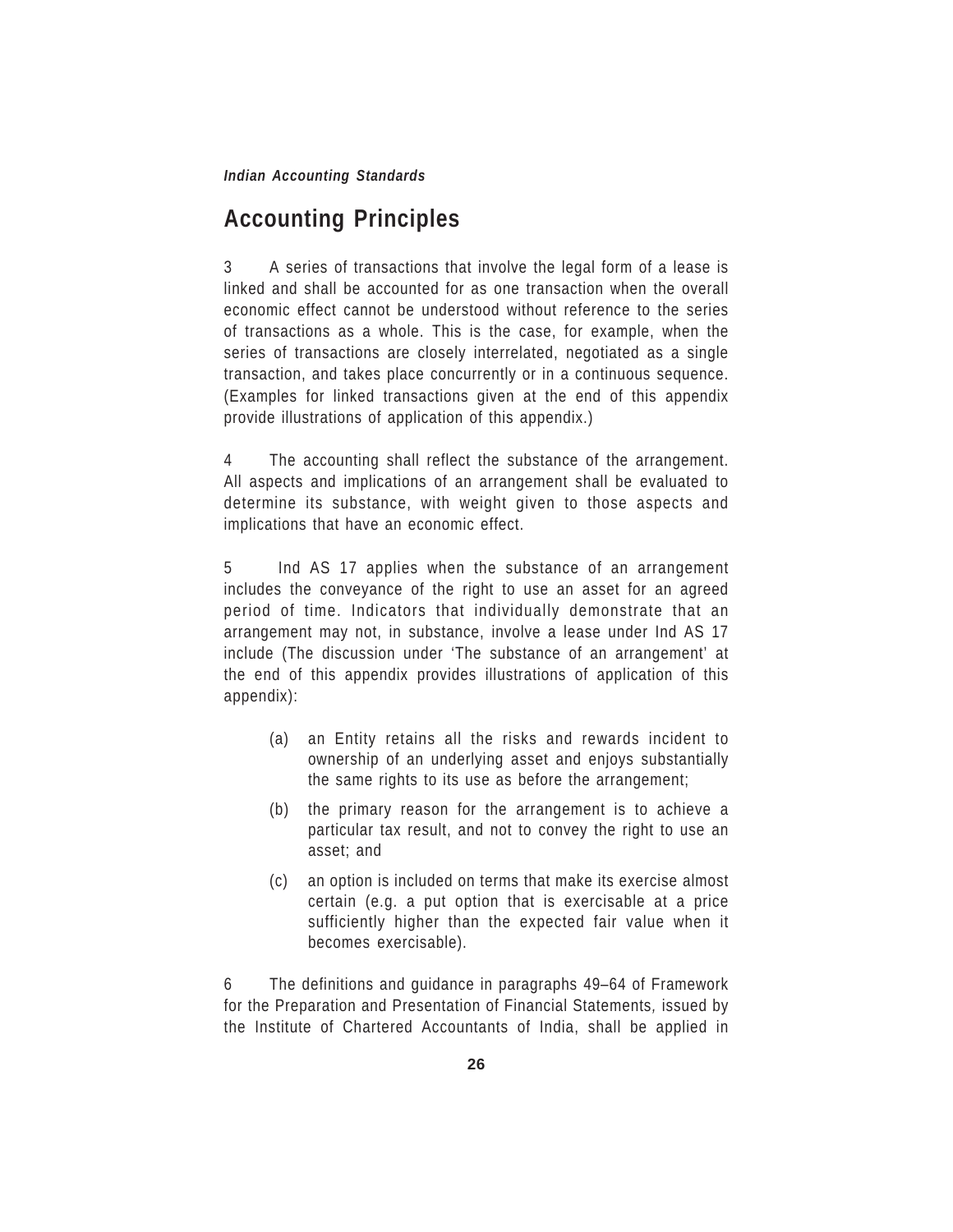determining whether, in substance, a separate investment account and lease payment obligations represent assets and liabilities of the Entity. Indicators that collectively demonstrate that, in substance, a separate investment account and lease payment obligations do not meet the definitions of an asset and a liability and shall not be recognised by the Entity include:

- (a) the Entity is not able to control the investment account in pursuit of its own objectives and is not obligated to pay the lease payments. This occurs when, for example, a prepaid amount is placed in a separate investment account to protect the Investor and may only be used to pay the Investor, the Investor agrees that the lease payment obligations are to be paid from funds in the investment account, and the Entity has no ability to withhold payments to the Investor from the investment account;
- (b) the Entity has only a remote risk of reimbursing the entire amount of any fee received from an Investor and possibly paying some additional amount, or, when a fee has not been received, only a remote risk of paying an amount under other obligations (e.g. a guarantee). Only a remote risk of payment exists when, for example, the terms of the arrangement require that a prepaid amount is invested in risk-free assets that are expected to generate sufficient cash flows to satisfy the lease payment obligations; and
- (c) other than the initial cash flows at inception of the arrangement, the only cash flows expected under the arrangement are the lease payments that are satisfied solely from funds withdrawn from the separate investment account established with the initial cash flows.

7 Other obligations of an arrangement, including any guarantees provided and obligations incurred upon early termination, shall be accounted for under Ind AS 37 *Provisions, Contingent Liabilities and Contingent Assets*, Ind AS 39 *Financial Instruments: Recognition and Measurement* or Ind AS 104 *Insurance Contracts*, depending on the terms.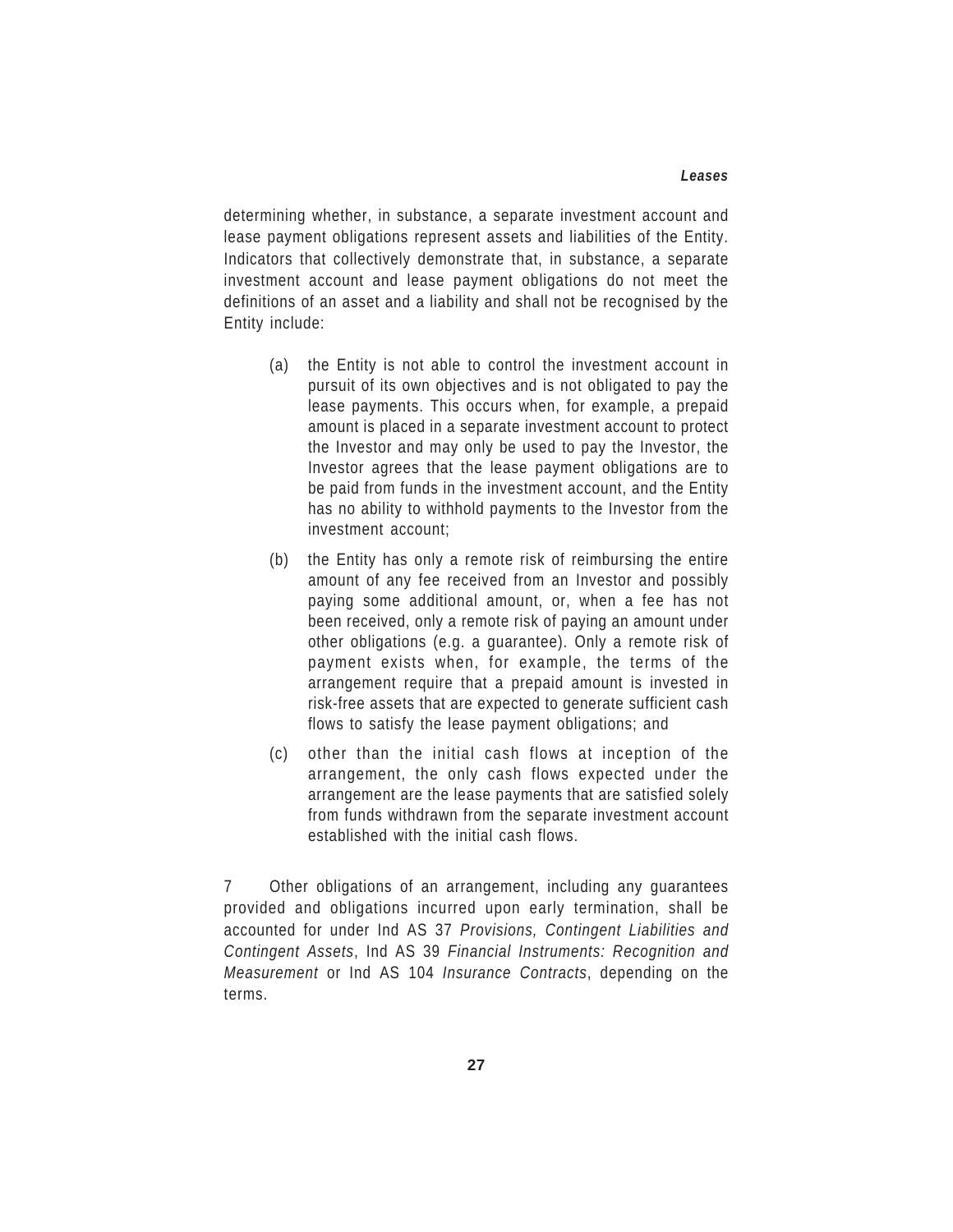8 The criteria in paragraph 20 of Ind AS 18 *Revenue* shall be applied to the facts and circumstances of each arrangement in determining when to recognise a fee as income that an Entity might receive. Factors such as whether there is continuing involvement in the form of significant future performance obligations necessary to earn the fee, whether there are retained risks, the terms of any guarantee arrangements, and the risk of repayment of the fee, shall be considered. Indicators that individually demonstrate that recognition of the entire fee as income when received, if received at the beginning of the arrangement, is inappropriate include:

- (a) obligations either to perform or to refrain from certain significant activities are conditions of earning the fee received, and therefore execution of a legally binding arrangement is not the most significant act required by the arrangement;
- (b) limitations are put on the use of the underlying asset that have the practical effect of restricting and significantly changing the Entity's ability to use (eg deplete, sell or pledge as collateral) the asset;
- (c) the possibility of reimbursing any amount of the fee and possibly paying some additional amount is not remote. This occurs when, for example,
	- (i) the underlying asset is not a specialised asset that is required by the Entity to conduct its business, and therefore there is a possibility that the Entity may pay an amount to terminate the arrangement early; or
	- (ii) the Entity is required by the terms of the arrangement, or has some or total discretion, to invest a prepaid amount in assets carrying more than an insignificant amount of risk (e.g. currency, interest rate or credit risk). In this circumstance, the risk of the investment's value being insufficient to satisfy the lease payment obligations is not remote, and therefore there is a possibility that the Entity may be required to pay some amount.

9 The fee shall be presented in the statement of profit and loss based on its economic substance and nature.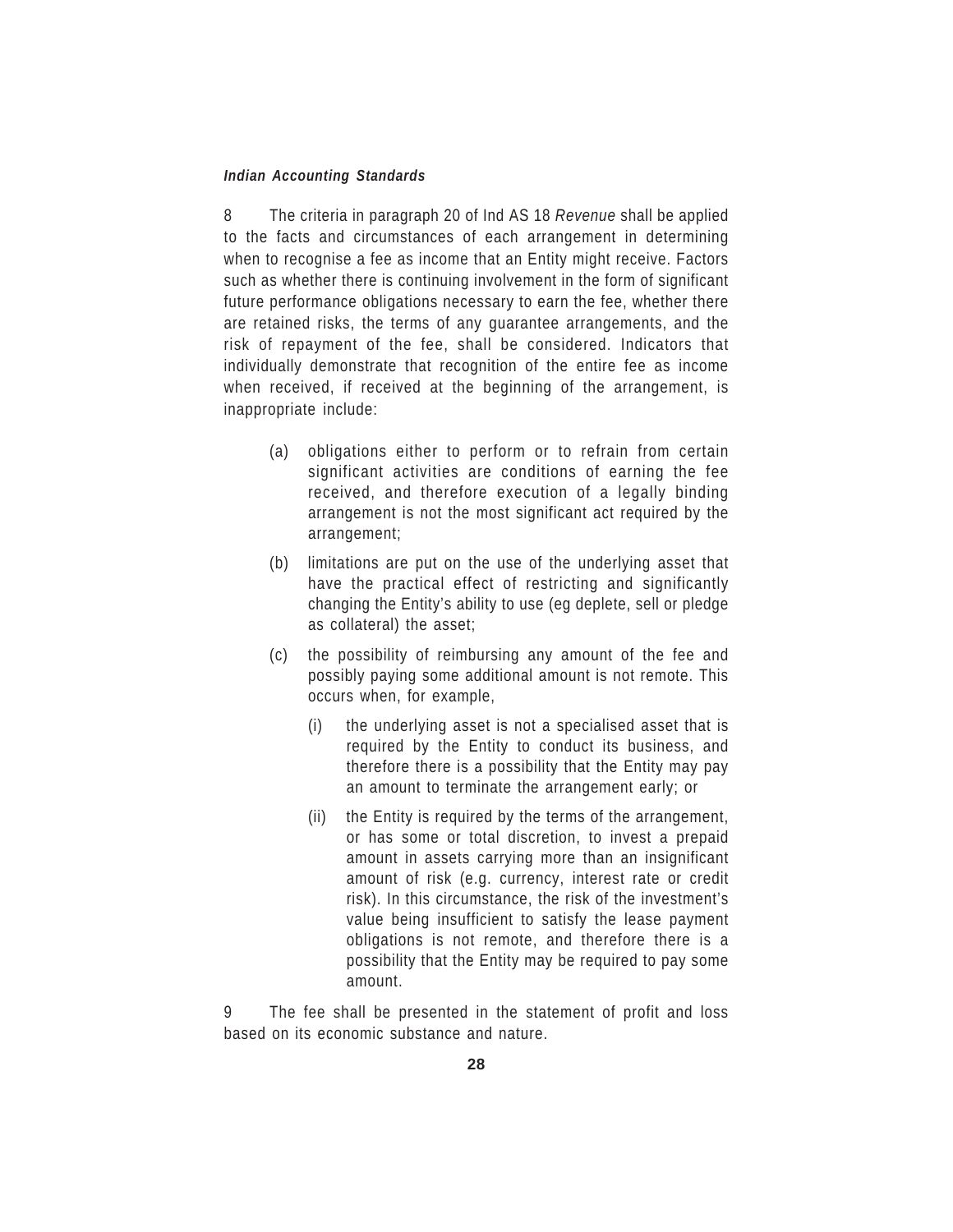## **Disclosure**

10 All aspects of an arrangement that does not, in substance, involve a lease under Ind AS 17 shall be considered in determining the appropriate disclosures that are necessary to understand the arrangement and the accounting treatment adopted. An Entity shall disclose the following in each period that an arrangement exists:

- (a) a description of the arrangement including:
	- (i) the underlying asset and any restrictions on its use;
	- (ii) the life and other significant terms of the arrangement;
	- (iii) the transactions that are linked together, including any options; and
- (b) the accounting treatment applied to any fee received, the amount recognised as income in the period, and the line item of the statement of profit and loss in which it is included.

11 The disclosures required in accordance with paragraph 10 of this appendix shall be provided individually for each arrangement or in aggregate for each class of arrangement. A class is a grouping of arrangements with underlying assets of a similar nature (e.g. power plants).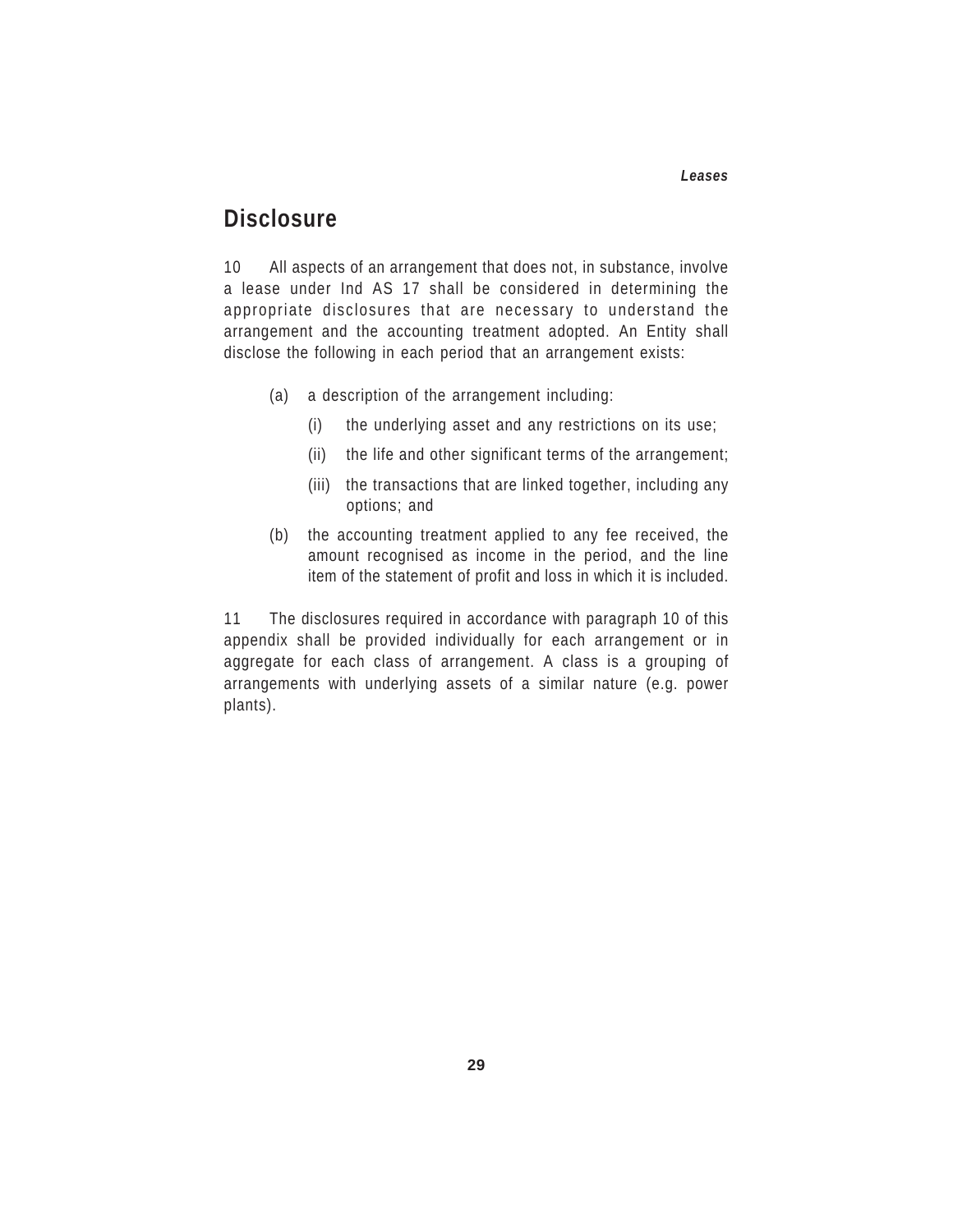### **Examples of linked transactions**

#### *This portion accompanies, but is not part of, Appendix B.*

A1 Appendix B requires consideration of whether a series of transactions that involve the legal form of a lease are linked to determine whether the transactions are accounted for as one transaction.

A2 Extreme examples of transactions that are viewed as a whole and accounted for as single transactions, include:

(a) An entity leases an asset to an Investor (the headlease) and lease the same asset back for asset back for a shorter period of time (the sublease). At the end of the sublease period, the Entity has the right to buy back the rights of the Investor under a purchase option. If the Entity does not exercise its purchase option, the Investor has options available to it under each of which the Investor receives a minimum return on its investment in the headlease—the Investor may put the underlying asset back to the Entity, or require the Entity to provide a return on the Investor's investment in the headlease.

The predominant purpose of the arrangement is to achieve a tax advantage for the Investor, which is shared with the Entity in the form of a fee, and not to convey the right to use an asset. The Investor pays the fee and prepays the lease payment obligations under the headlease. The agreement requires the amount prepaid to be invested in risk-free assets and, as a requirement of finalising the execution of the legally binding arrangement, placed into a separate investment account held by a Trustee outside of the control of the Entity. The fee is retained by the Entity.

Over the term of the sublease, the sublease payment obligations are satisfied with funds of an equal amount withdrawn from the separate investment account. The Entity guarantees the sublease payment obligations, and will be required to satisfy the guarantee should the separate investment account have insufficient funds. The Entity, but not the Investor, has the right to terminate the sublease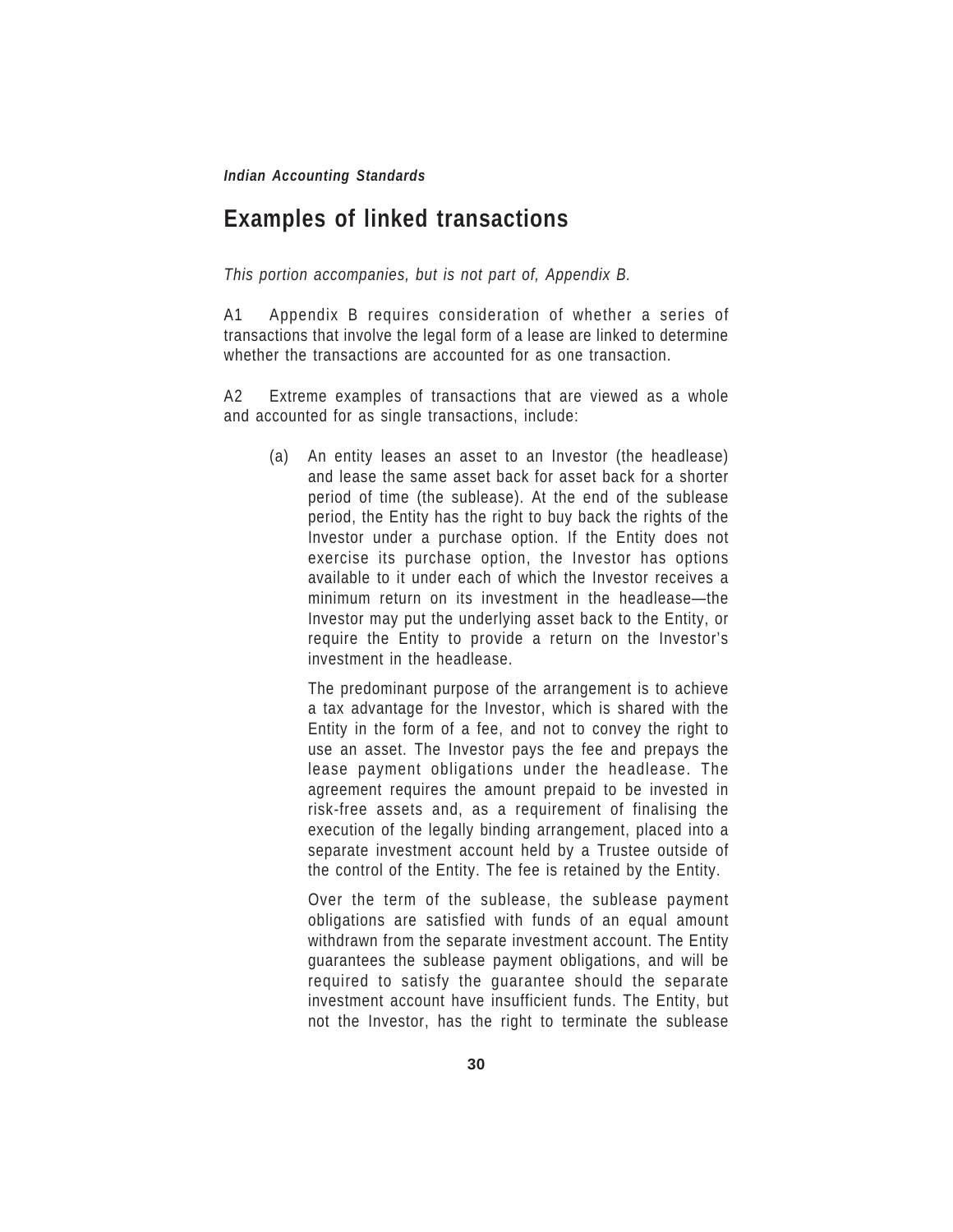early under certain circumstances (e.g. a change in local or international tax law causes the Investor to lose part or all of the tax benefits, or the Entity decides to dispose of (e.g. replace, sell or deplete) the underlying asset) and upon payment of a termination value to the Investor. If the Entity chooses early termination, then it would pay the termination value from funds withdrawn from the separate investment account, and if the amount remaining in the separate investment account is insufficient, the difference would be paid by the Entity. The underlying asset is a specialised asset that the Entity requires to conduct its business.

- (b) An entity leases an asset to another entity for its entire economic life and leases the same asset back under the same terms and conditions as the original lease. The two entities have a legally enforceable right to set off the amounts owing to one another, and an intention to settle these amounts on a net basis.
- (c) An entity (Entity A) leases an asset to another entity (Entity B), and obtains a non-recourse loan from a financier (by using the lease rentals and the asset as collateral). Entity A sells the asset subject to the lease and the loan to a trustee, and leases the same asset back. Entity A also concurrently agrees to repurchase the asset at the end of the lease for an amount equal to the sale price. The financier legally releases Entity A from the primary responsibility for the loan, and Entity A guarantees repayment of the nonrecourse loan if Entity B defaults on the payments under the original lease. Entity B's credit rating is assessed as AAA and the amounts of the payments under each of the leases are equal. Entity A has a legally enforceable right to set off the amounts owing under each of the leases, and an intention to settle the rights and obligations under the leases on a net basis.
- (d) An entity (Entity A) legally sells an asset to another entity (Entity B) and leases the same asset back. Entity B is obligated to put the asset back to Entity A at the end of the lease period at an amount that has the overall practical effect, when also considering the lease payments to be received, of providing Entity B with a yield of LIBOR plus 2 per cent per year on the purchase price.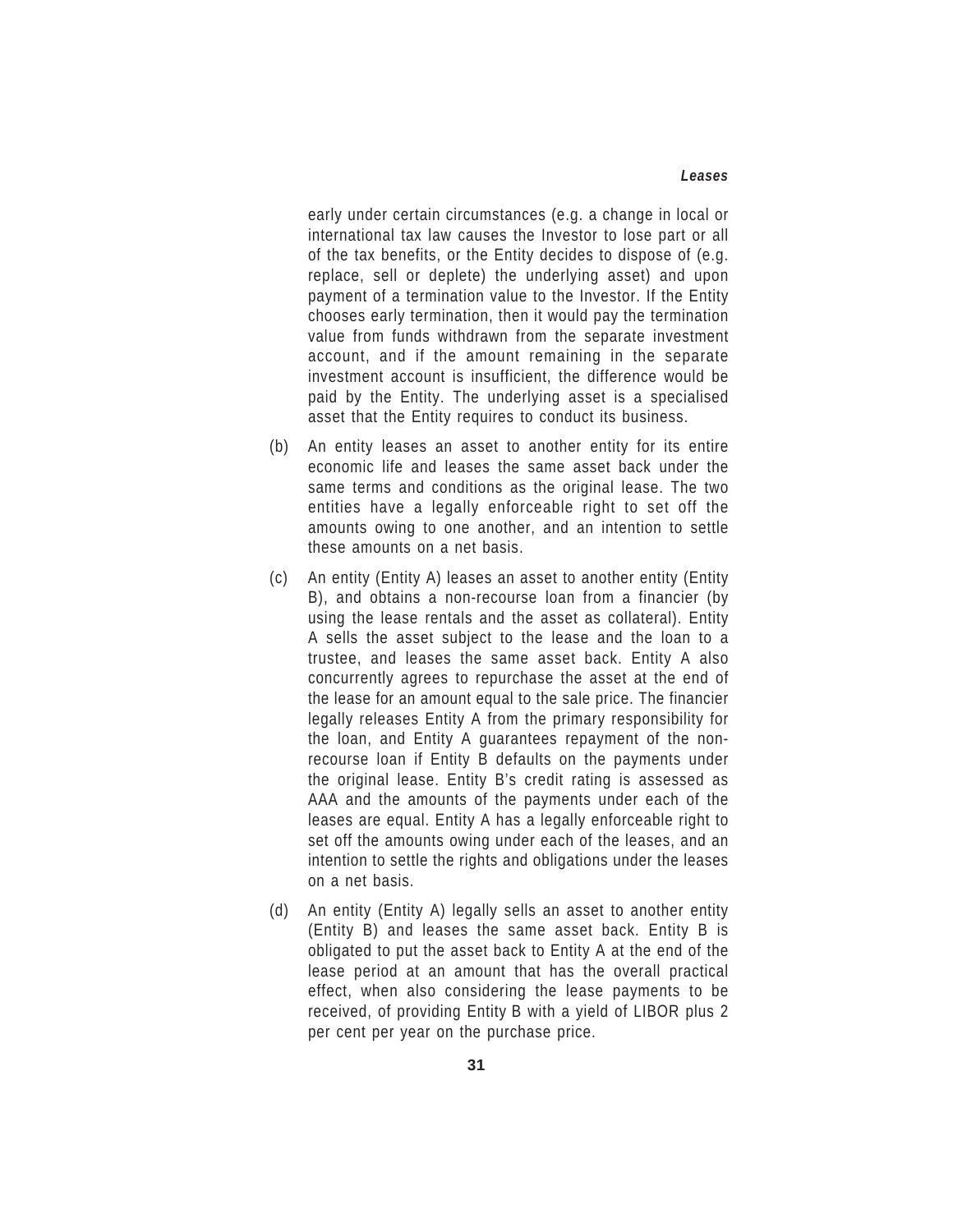### **The substance of an arrangement**

*This portion accompanies, but is not part of, Appendix B.*

B1 Appendix B requires consideration of the substance of an arrangement to determine whether it includes the conveyance of the right to use an asset for an agreed period of time.

B2 In each of the examples described in 'Examples of linked transactions', the arrangement does not, in substance, involve a lease under Ind AS 17 for the following reasons:

- (a) in the example described in paragraph A2(a), the arrangement is designed predominantly to generate tax benefits that are shared between the two entities. Even though the periods of the headlease and sublease are different, the options available to each of the entities at the end of the sublease period are structured such that the Investor assumes only an insignificant amount of asset risk during the headlease period. The substance of the arrangement is that the Entity receives a fee for executing the agreements, and retains the risks and rewards incident to ownership of the underlying asset.
- (b) in the example described in paragraph A2(b), the terms and conditions and period of each of the leases are the same. Therefore, the risks and rewards incident to ownership of the underlying asset are the same as before the arrangement. Further, the amounts owing are offset against one another, and so there is no retained credit risk. The substance of the arrangement is that no transaction has occurred.
- (c) in the example described in paragraph A2(c), Entity A retains the risks and rewards incident to ownership of the underlying asset, and the risk of payment under the guarantee is only remote (due to the AAA credit rating). The substance of the arrangement is that Entity A borrows cash, secured by the underlying asset.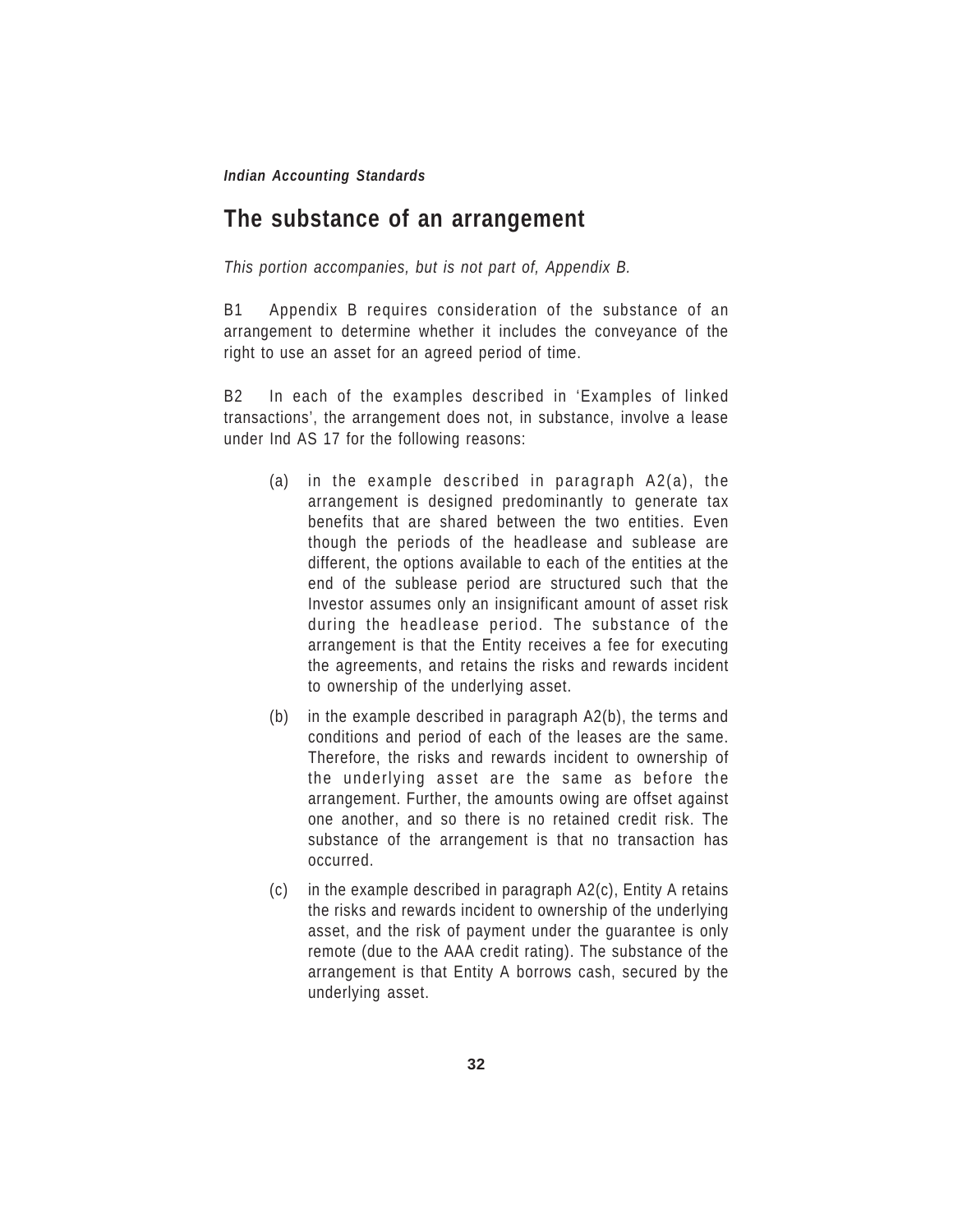(d) in the example described in paragraph A2(d), Entity A's risks and rewards incident to owning the underlying asset do not substantively change. The substance of the arrangement is that Entity A borrows cash, secured by the underlying asset and repayable in instalments over the lease period and in a final lump sum at the end of the lease period. The terms of the option preclude recognition of a sale. Normally, in a sale and leaseback transaction, the risks and rewards incident to owning the underlying asset sold are retained by the seller only during the period of the lease.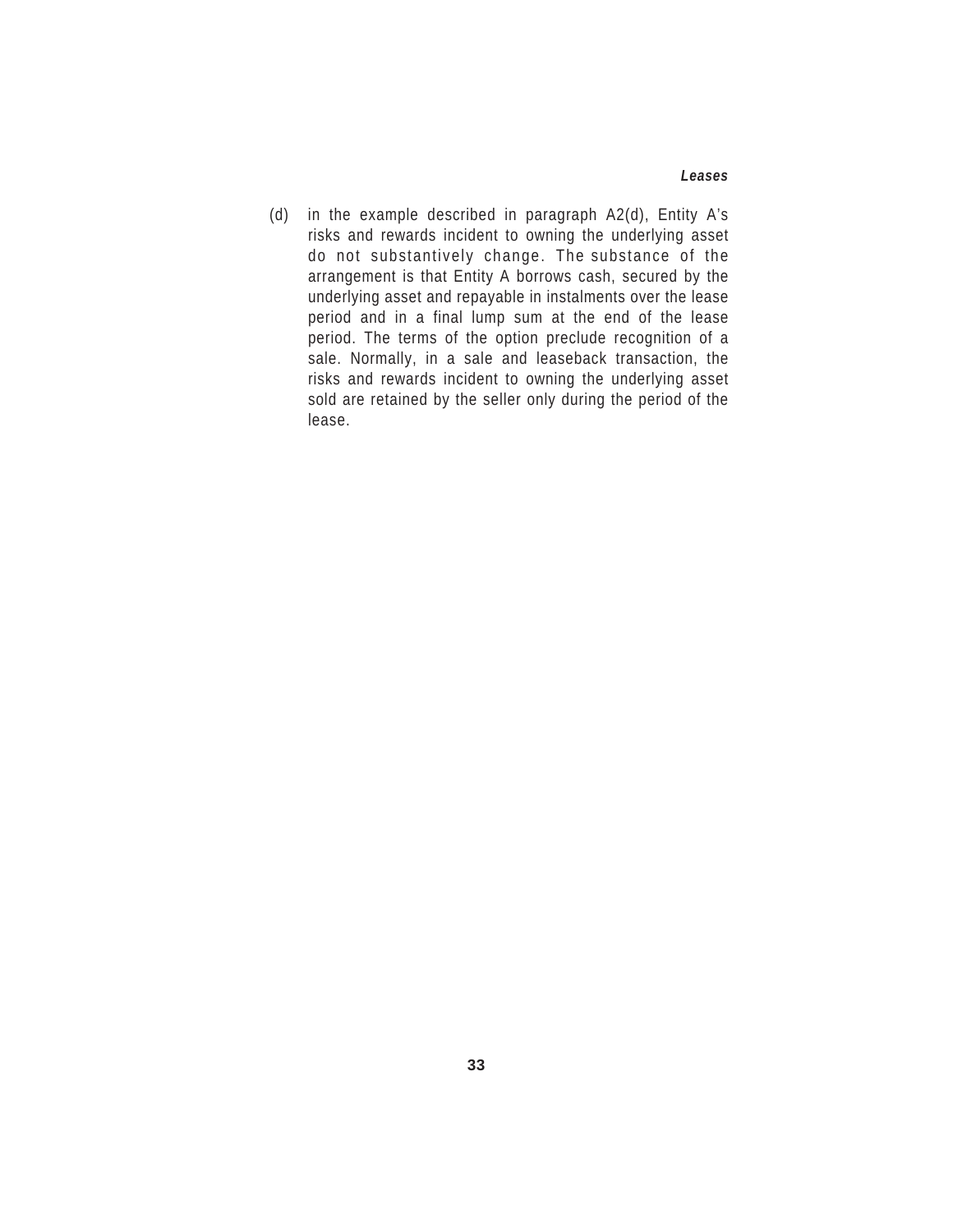# **Appendix C<sup>2</sup>**

# **Determining whether an Arrangement contains a Lease**

*(This appendix is an integral part of Ind AS 17*.)

## **Background**

1 An entity may enter into an arrangement, comprising a transaction or a series of related transactions, that does not take the legal form of a lease but conveys a right to use an asset (e.g. an item of property, plant or equipment) in return for a payment or series of payments. Examples of arrangements in which one entity (the supplier) may convey such a right to use an asset to another entity (the purchaser), often together with related services, include:

- outsourcing arrangements (e.g. the outsourcing of the data processing functions of an entity).
- arrangements in the telecommunications industry, in which suppliers of network capacity enter into contracts to provide purchasers with rights to capacity.
- take-or-pay and similar contracts, in which purchasers must make specified payments regardless of whether they take delivery of the contracted products or services (e.g. a take-or-pay contract to acquire substantially all of the output of a supplier's power generator).

2 This appendix provides guidance for determining whether such arrangements are, or contain, leases that should be accounted for in accordance with Ind AS 17. This Appendix does not provide guidance for determining how such a lease should be classified under Ind AS 17.

3 In some arrangements, the underlying asset that is the subject of the lease is a portion of a larger asset. This appendix does not address

<sup>2</sup> Notification of this Appendix has been deferred. Effective date for its implementation will be announced separately.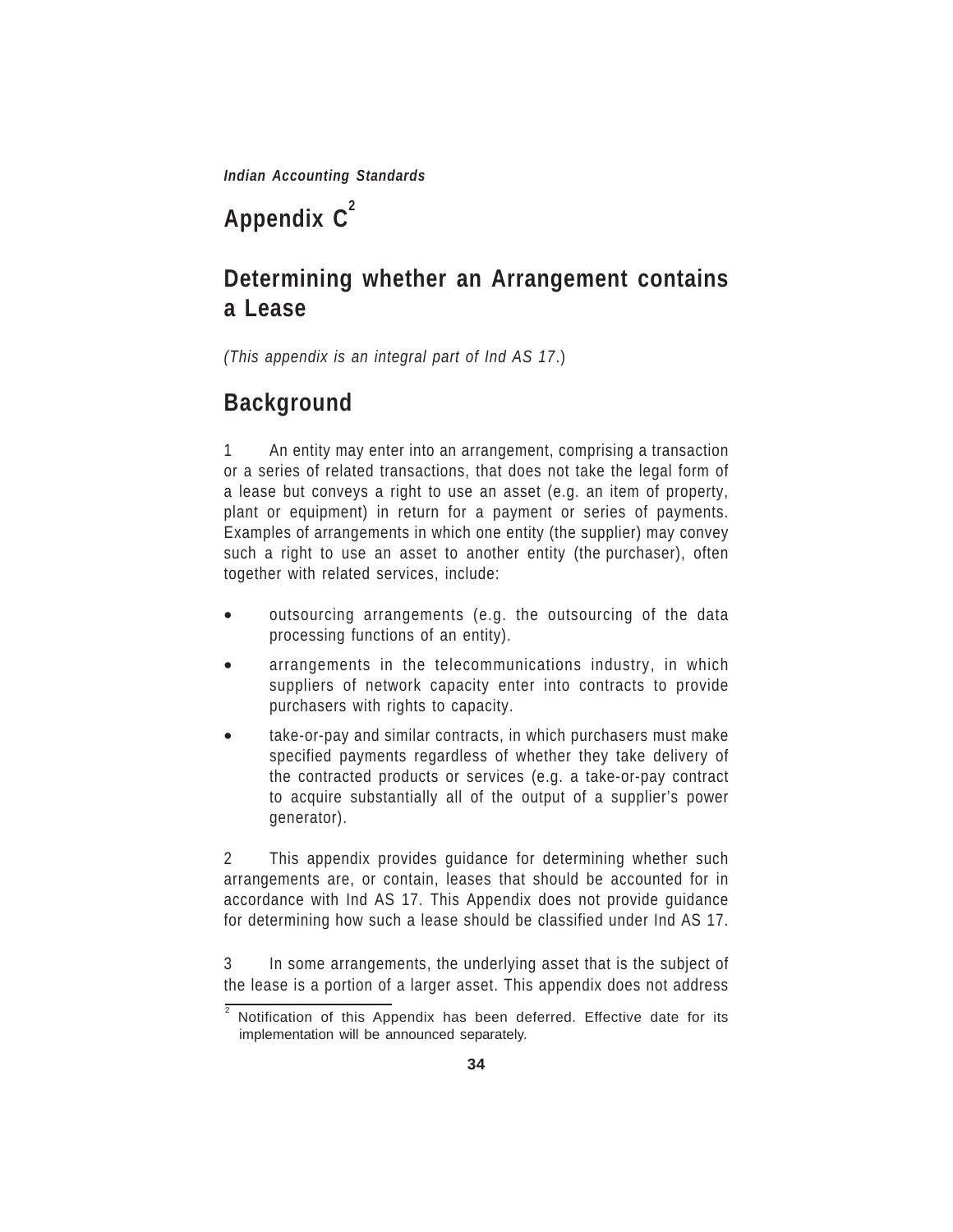how to determine when a portion of a larger asset is itself the underlying asset for the purposes of applying Ind AS 17. Nevertheless, arrangements in which the underlying asset would represent a unit of account in either Ind AS 16 or Ind AS 38 are within the scope of this appendix.

## **Scope**

- 4 This appendix does not apply to arrangements that:
	- (a) are, or contain, leases excluded from the scope of Ind AS 17; or
	- (b) are public-to-private service concession arrangements within the scope of Appendix A of Ind AS 11, *Service Concession Arrangements*.

### **Issues**

- 5 The issues addressed in this appendix are:
	- (a) how to determine whether an arrangement is, or contains, a lease as defined in Ind AS 17;
	- (b) when the assessment or a reassessment of whether an arrangement is, or contains, a lease should be made; and
	- (c) if an arrangement is, or contains, a lease, how the payments for the lease should be separated from payments for any other elements in the arrangement.

# **Accounting Principles**

## **Determining whether an arrangement is, or contains, a lease**

6 Determining whether an arrangement is, or contains, a lease shall be based on the substance of the arrangement and requires an assessment of whether: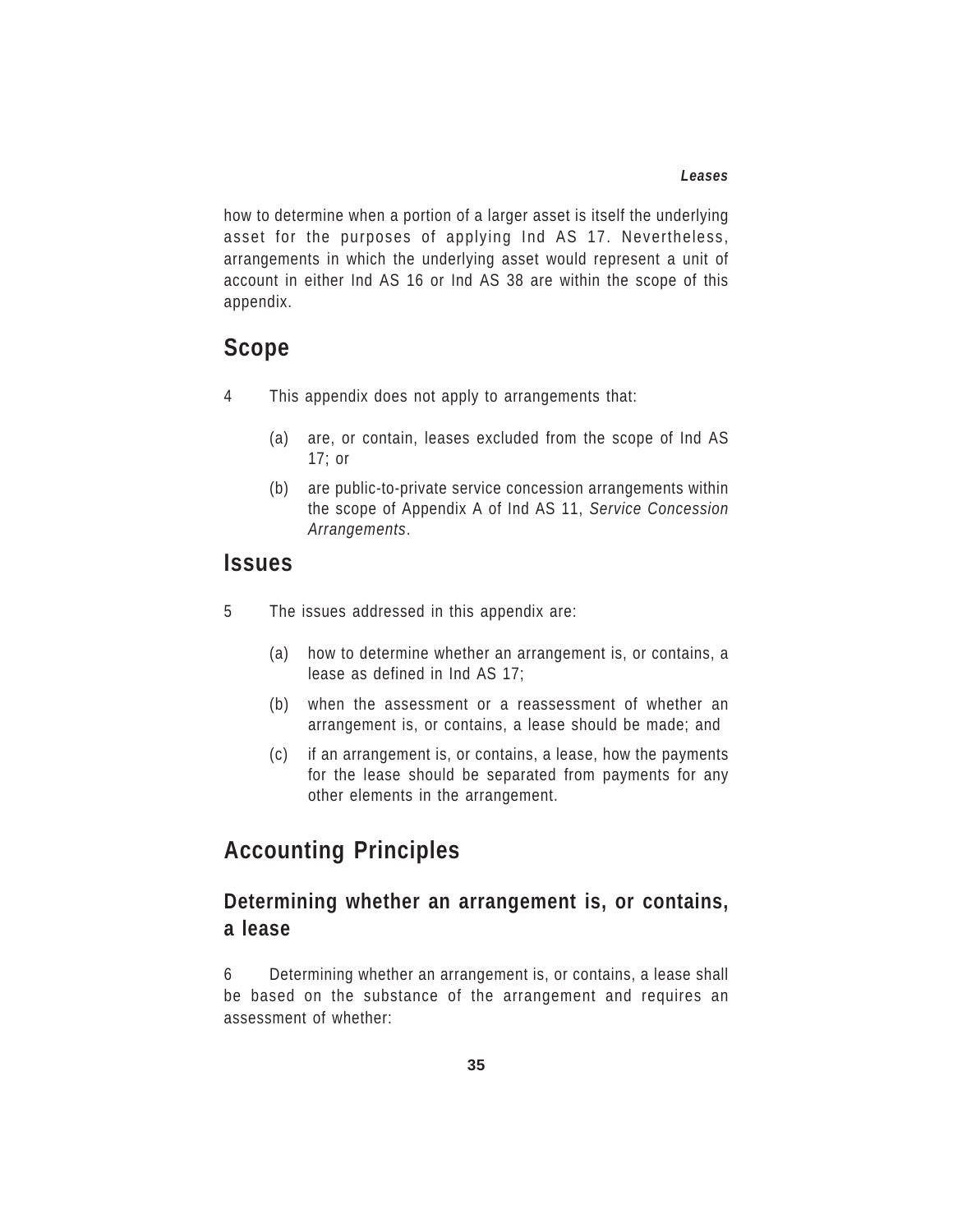- (a) fulfilment of the arrangement is dependent on the use of a specific asset or assets (the asset); and
- (b) the arrangement conveys a right to use the asset.

### **Fulfilment of the arrangement is dependent on the use of a specific asset**

7 Although a specific asset may be explicitly identified in an arrangement, it is not the subject of a lease if fulfilment of the arrangement is not dependent on the use of the specified asset. For example, if the supplier is obliged to deliver a specified quantity of goods or services and has the right and ability to provide those goods or services using other assets not specified in the arrangement, then fulfilment of the arrangement is not dependent on the specified asset and the arrangement does not contain a lease. A warranty obligation that permits or requires the substitution of the same or similar assets when the specified asset is not operating properly does not preclude lease treatment. In addition, a contractual provision (contingent or otherwise) permitting or requiring the supplier to substitute other assets for any reason on or after a specified date does not preclude lease treatment before the date of substitution.

8 An asset has been implicitly specified if, for example, the supplier owns or leases only one asset with which to fulfil the obligation and it is not economically feasible or practicable for the supplier to perform its obligation through the use of alternative assets.

### **Arrangement conveys a right to use the asset**

9 An arrangement conveys the right to use the asset if the arrangement conveys to the purchaser (lessee) the right to control the use of the underlying asset. The right to control the use of the underlying asset is conveyed if any one of the following conditions is met:

(a) The purchaser has the ability or right to operate the asset or direct others to operate the asset in a manner it determines while obtaining or controlling more than an insignificant amount of the output or other utility of the asset.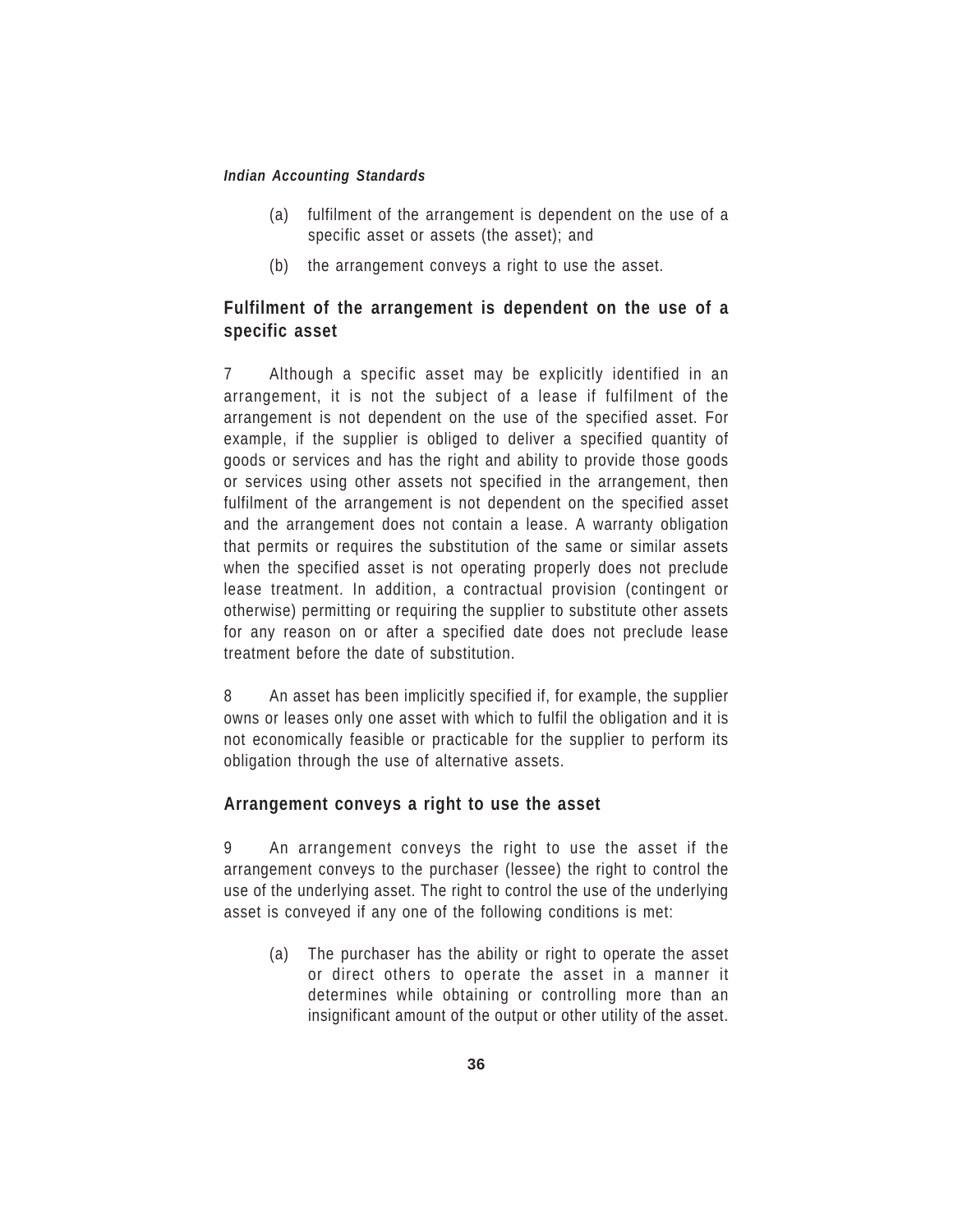- (b) The purchaser has the ability or right to control physical access to the underlying asset while obtaining or controlling more than an insignificant amount of the output or other utility of the asset.
- (c) Facts and circumstances indicate that it is remote that one or more parties other than the purchaser will take more than an insignificant amount of the output or other utility that will be produced or generated by the asset during the term of the arrangement, and the price that the purchaser will pay for the output is neither contractually fixed per unit of output nor equal to the current market price per unit of output as of the time of delivery of the output.

### **Assessing or reassessing whether an arrangement is, or contains, a lease**

10 The assessment of whether an arrangement contains a lease shall be made at the inception of the arrangement, being the earlier of the date of the arrangement and the date of commitment by the parties to the principal terms of the arrangement, on the basis of all of the facts and circumstances. A reassessment of whether the arrangement contains a lease after the inception of the arrangement shall be made only if any one of the following conditions is met:

- (a) There is a change in the contractual terms, unless the change only renews or extends the arrangement.
- (b) A renewal option is exercised or an extension is agreed to by the parties to the arrangement, unless the term of the renewal or extension had initially been included in the lease term in accordance with paragraph 4 of Ind AS 17. A renewal or extension of the arrangement that does not include modification of any of the terms in the original arrangement before the end of the term of the original arrangement shall be evaluated under paragraphs 6-9 only with respect to the renewal or extension period.
- (c) There is a change in the determination of whether fulfilment is dependent on a specified asset.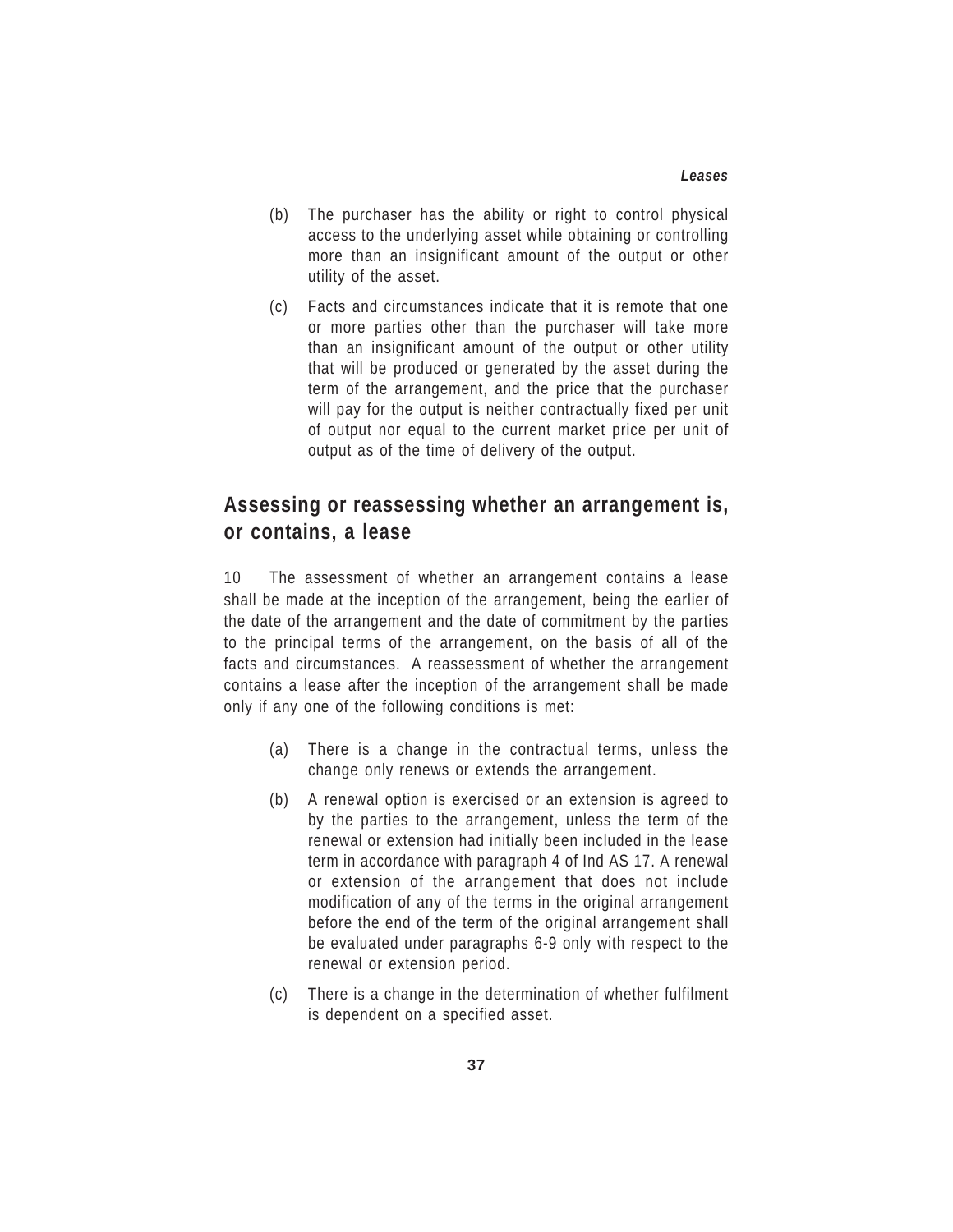(d) There is a substantial change to the asset, for example a substantial physical change to property, plant or equipment.

11 A reassessment of an arrangement shall be based on the facts and circumstances as of the date of reassessment, including the remaining term of the arrangement. Changes in estimate (for example, the estimated amount of output to be delivered to the purchaser or other potential purchasers) would not trigger a reassessment. If an arrangement is reassessed and is determined to contain a lease (or not to contain a lease), lease accounting shall be applied (or cease to apply) from:

- (a) in the case of (a), (c) or (d) in paragraph 10, when the change in circumstances giving rise to the reassessment occurs;
- (b) in the case of (b) in paragraph 10, the inception of the renewal or extension period.

## **Separating payments for the lease from other payments**

12 If an arrangement contains a lease, the parties to the arrangement shall apply the requirements of Ind AS 17 to the lease element of the arrangement, unless exempted from those requirements in accordance with paragraph 2 of Ind AS 17. Accordingly, if an arrangement contains a lease, that lease shall be classified as a finance lease or an operating lease in accordance with paragraphs 7–17 of Ind AS 17. Other elements of the arrangement not within the scope of Ind AS 17 shall be accounted for in accordance with other Standards.

13 For the purpose of applying the requirements of Ind AS 17, payments and other consideration required by the arrangement shall be separated at the inception of the arrangement or upon a reassessment of the arrangement into those for the lease and those for other elements on the basis of their relative fair values. The minimum lease payments as defined in paragraph 4 of Ind AS 17 include only payments for the lease (i.e. the right to use the asset) and exclude payments for other elements in the arrangement (e.g. for services and the cost of inputs).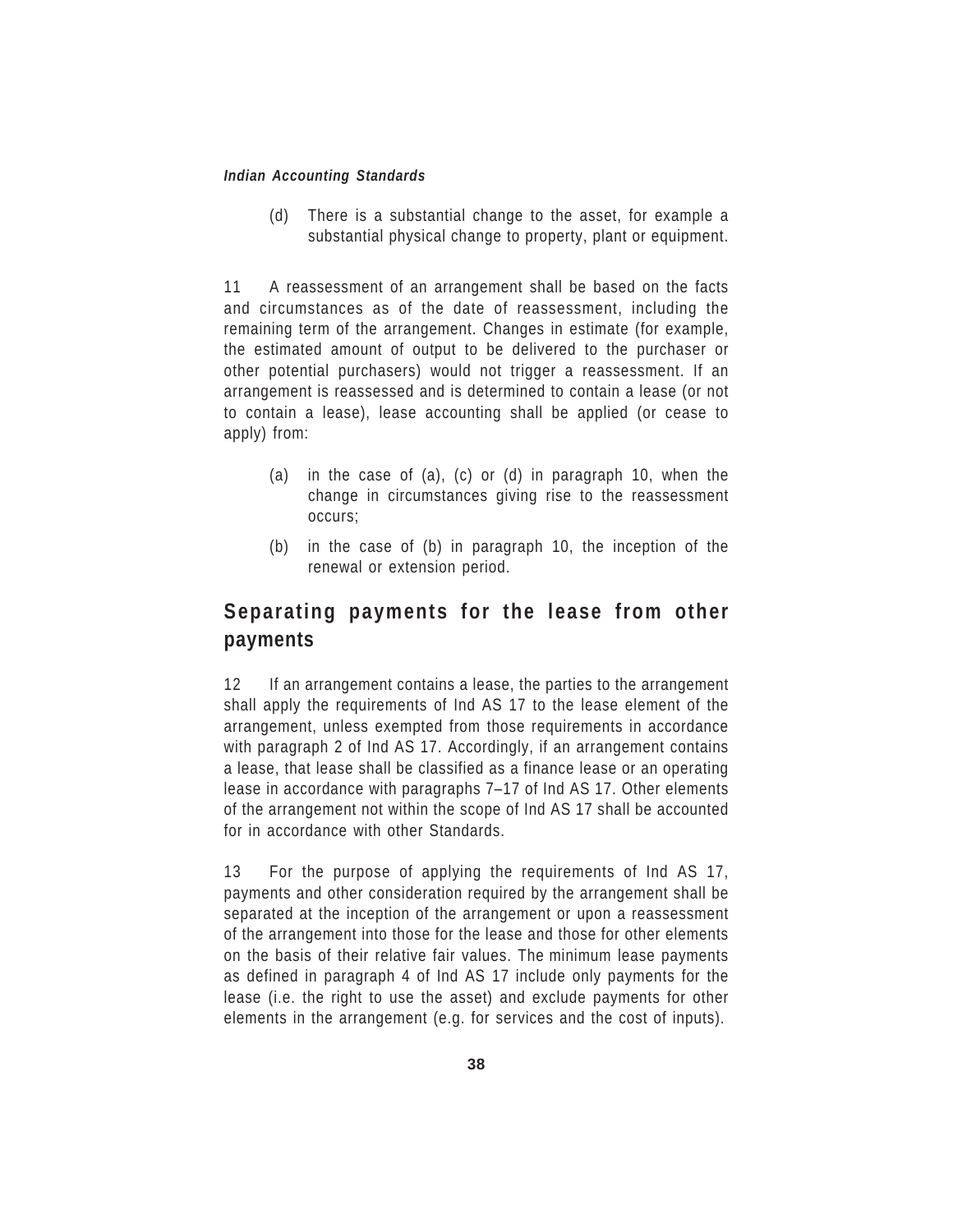14 In some cases, separating the payments for the lease from payments for other elements in the arrangement will require the purchaser to use an estimation technique. For example, a purchaser may estimate the lease payments by reference to a lease agreement for a comparable asset that contains no other elements, or by estimating the payments for the other elements in the arrangement by reference to comparable agreements and then deducting these payments from the total payments under the arrangement.

15 If a purchaser concludes that it is impracticable to separate the payments reliably, it shall:

- (a) in the case of a finance lease, recognise an asset and a liability at an amount equal to the fair value of the underlying asset that was identified in paragraphs 7 and 8 as the subject of the lease. Subsequently the liability shall be reduced as payments are made and an imputed finance charge on the liability recognised using the purchaser's incremental borrowing rate of interest.\*
- (b) in the case of an operating lease, treat all payments under the arrangement as lease.
- (c) in the case of an operating lease, treat all payments under the arrangement as lease payments for the purposes of complying with the disclosure requirements of Ind AS 17, but
	- (i) disclose those payments separately from minimum lease payments of other arrangements that do not include payments for non-lease elements, and
	- (ii) state that the disclosed payments also include payments for non-lease elements in the arrangement.

<sup>\*</sup> i.e. the lessee's incremental borrowing rate of interest as defined in paragraph 4 of Ind AS 17.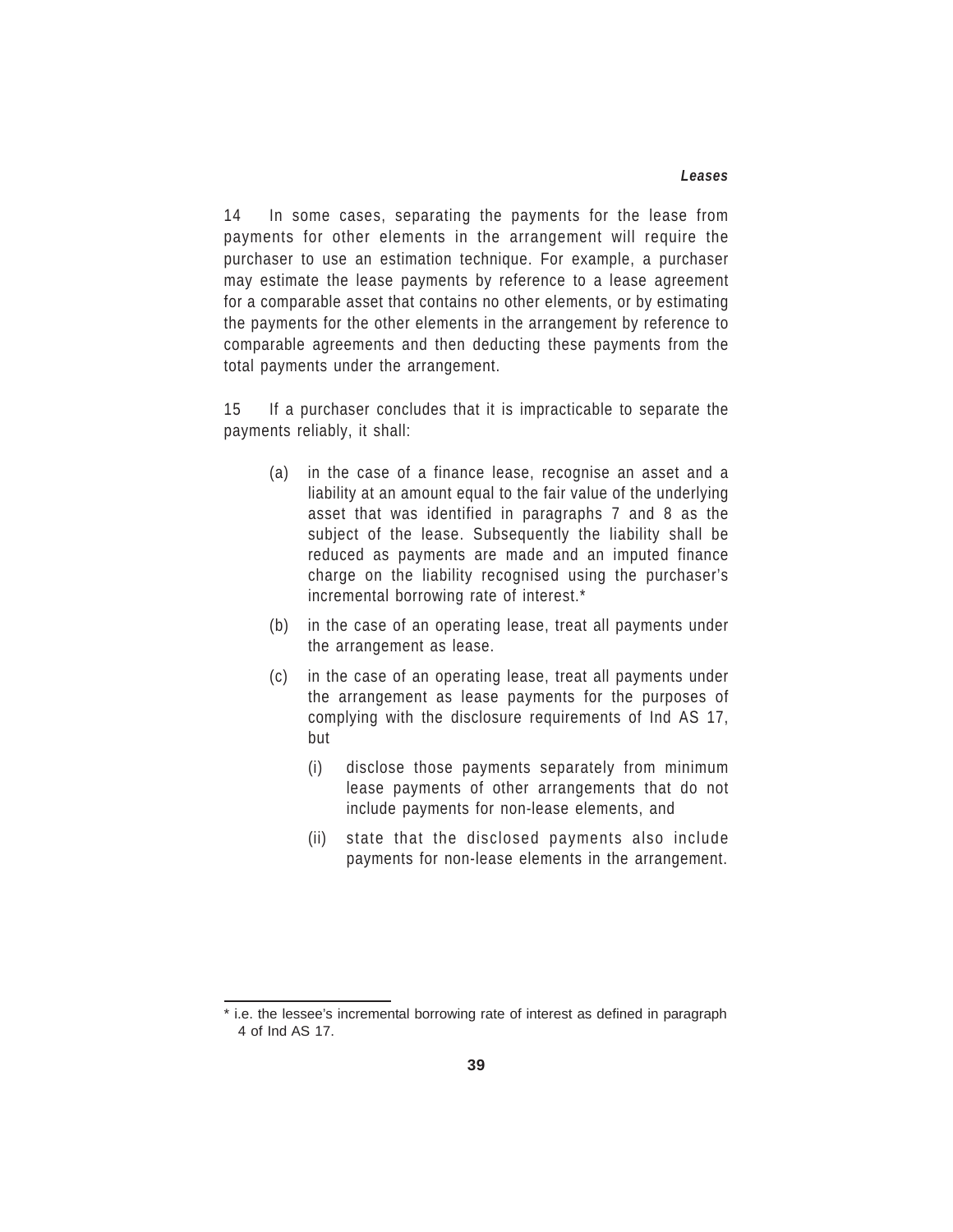## **Illustrative examples for Appendix C**

*These examples accompany, but are not part of, Appendix C.*

## **Example of an arrangement that contains a lease**

### **Facts**

IE1 A production company (the purchaser) enters into an arrangement with a third party (the supplier) to supply a minimum quantity of gas needed in its production process for a specified period of time. The supplier designs and builds a facility adjacent to the purchaser's plant to produce the needed gas and maintains ownership and control over all significant aspects of operating the facility. The agreement provides for the following:

- •· The facility is explicitly identified in the arrangement, and the supplier has the contractual right to supply gas from other sources. However, supplying gas from other sources is not economically feasible or practicable.
- The supplier has the right to provide gas to other customers and to remove and replace the facility's equipment and modify or expand the facility to enable the supplier to do so. However, at inception of the arrangement, the supplier has no plans to modify or expand the facility. The facility is designed to meet only the purchaser's needs.
- The supplier is responsible for repairs, maintenance, and capital expenditures.
- The supplier must stand ready to deliver a minimum quantity of gas each month.
- Each month, the purchaser will pay a fixed capacity charge and a variable charge based on actual production taken. The purchaser must pay the fixed capacity charge irrespective of whether it takes any of the facility's production. The variable charge includes the facility's actual energy costs, which amount to about 90 per cent of the facility's total variable costs.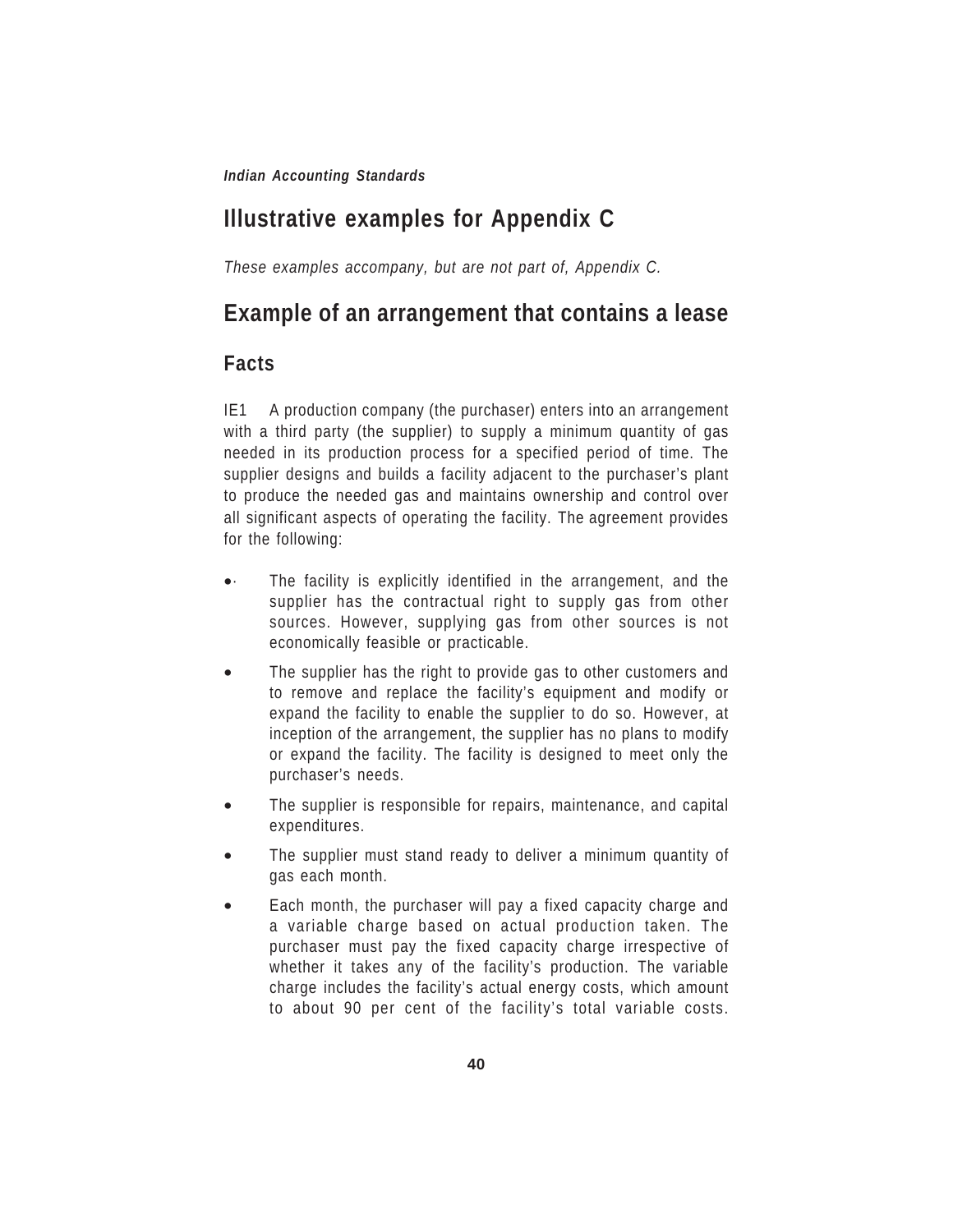The supplier is subject to increased costs resulting from the facility's inefficient operations.

If the facility does not produce the stated minimum quantity, the supplier must return all or a portion of the fixed capacity charge.

### **Assessment**

IE2 The arrangement contains a lease within the scope of Ind AS 17. An asset (the facility) is explicitly identified in the arrangement and fulfilment of the arrangement is dependent on the facility. Although the supplier has the right to supply gas from other sources, its ability to do so is not substantive. The purchaser has obtained the right to use the facility because, on the facts presented—in particular, that the facility is designed to meet only the purchaser's needs and the supplier has no plans to expand or modify the facility—it is remote that one or more parties other than the purchaser will take more than an insignificant amount of the facility's output and the price the purchaser will pay is neither contractually fixed per unit of output nor equal to the current market price per unit of output as of the time of delivery of the output.

# **Example of an arrangement that does not contain a lease**

### **Facts**

IE3 A manufacturing company (the purchaser) enters into an arrangement with a third party (the supplier) to supply a specific component part of its manufactured product for a specified period of time. The supplier designs and constructs a plant adjacent to the purchaser's factory to produce the component part. The designed capacity of the plant exceeds the purchaser's current needs, and the supplier maintains ownership and control over all significant aspects of operating the plant. The arrangement provides for the following:

The supplier's plant is explicitly identified in the arrangement, but the supplier has the right to fulfil the arrangement by shipping the component parts from another plant owned by the supplier.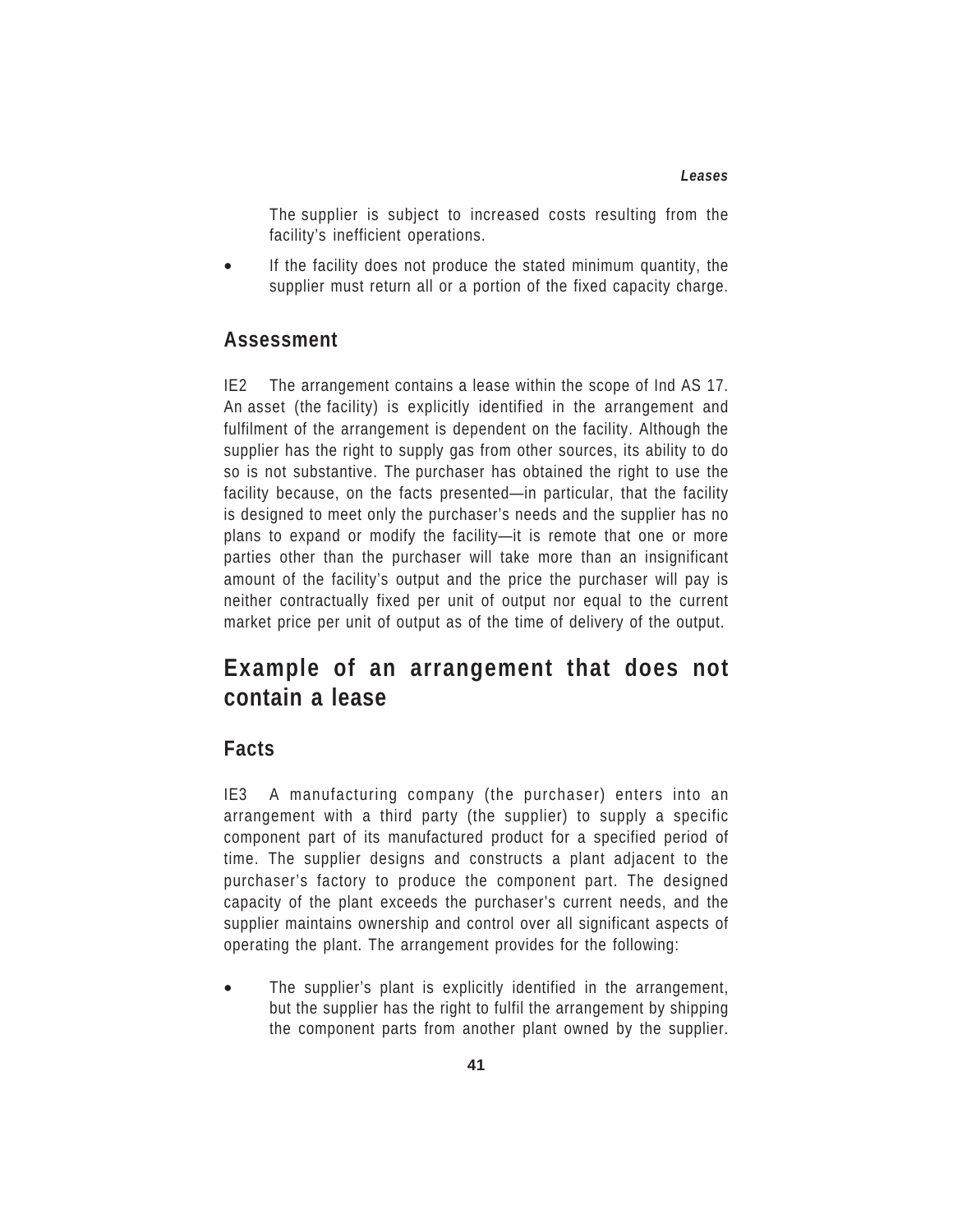However, to do so for any extended period of time would be uneconomic.

- The supplier is responsible for repairs, maintenance, and capital expenditures of the plant.
- The supplier must stand ready to deliver a minimum quantity. The purchaser is required to pay a fixed price per unit for the actual quantity taken. Even if the purchaser's needs are such that they do not need the stated minimum quantity, they still pay only for the actual quantity taken.
- The supplier has the right to sell the component parts to other customers and has a history of doing so (by selling in the replacement parts market), so it is expected that parties other than the purchaser will take more than an insignificant amount of the component parts produced at the supplier's plant.

### **Assessment**

IE4 The arrangement does not contain a lease within the scope of Ind AS 17. An asset (the plant) is explicitly identified in the arrangement and fulfilment of the arrangement is dependent on the facility. Although the supplier has the right to supply component parts from other sources, the supplier would not have the ability to do so because it would be uneconomic. However, the purchaser has not obtained the right to use the plant because the purchaser does not have the ability or right to operate or direct others to operate the plant or control physical access to the plant, and the likelihood that parties other than the purchaser will take more than an insignificant amount of the component parts produced at the plant is more than remote, on the basis of the facts presented. In addition, the price that the purchaser pays is fixed per unit of output taken.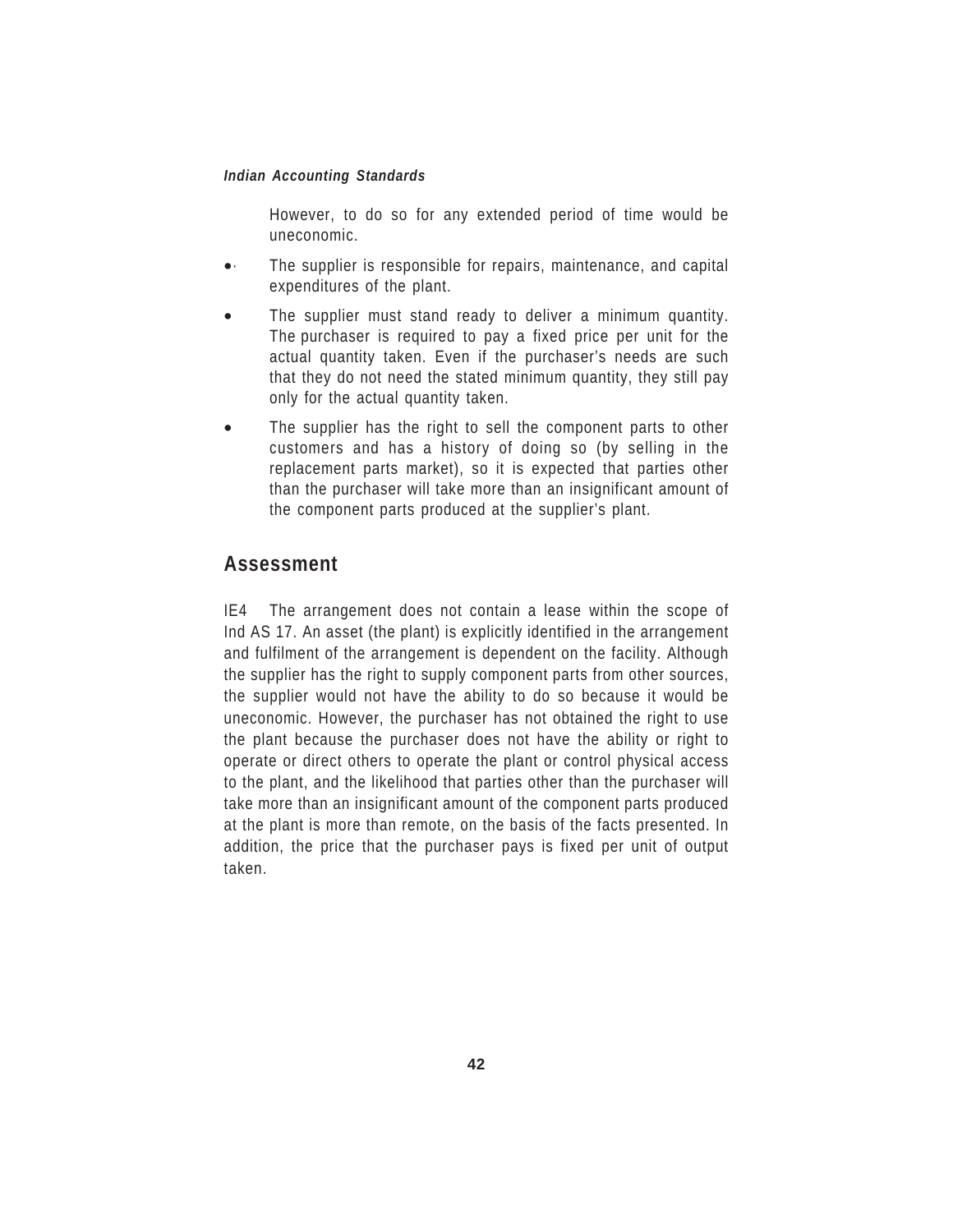# **Appendix D**

# **References to matters contained in other Indian Accounting Standards**

*This Appendix is an integral part of Indian Accounting Standard 17.*

This appendix lists the appendices which are part of other Indian Accounting Standards and make reference to Ind AS 17, *Leases*

- 1 Appendix A, *Service Concession Arrangements contained in Ind AS 11 Construction Contracts.*
- 2 Appendix B, *Service Concession Arrangements: Disclosures* contained in Ind AS 11 *Construction Contracts.*
- 3 Appendix A, *Intangible Assets—Web Site Costs* contained in Ind AS 38 *Intangible Assets.*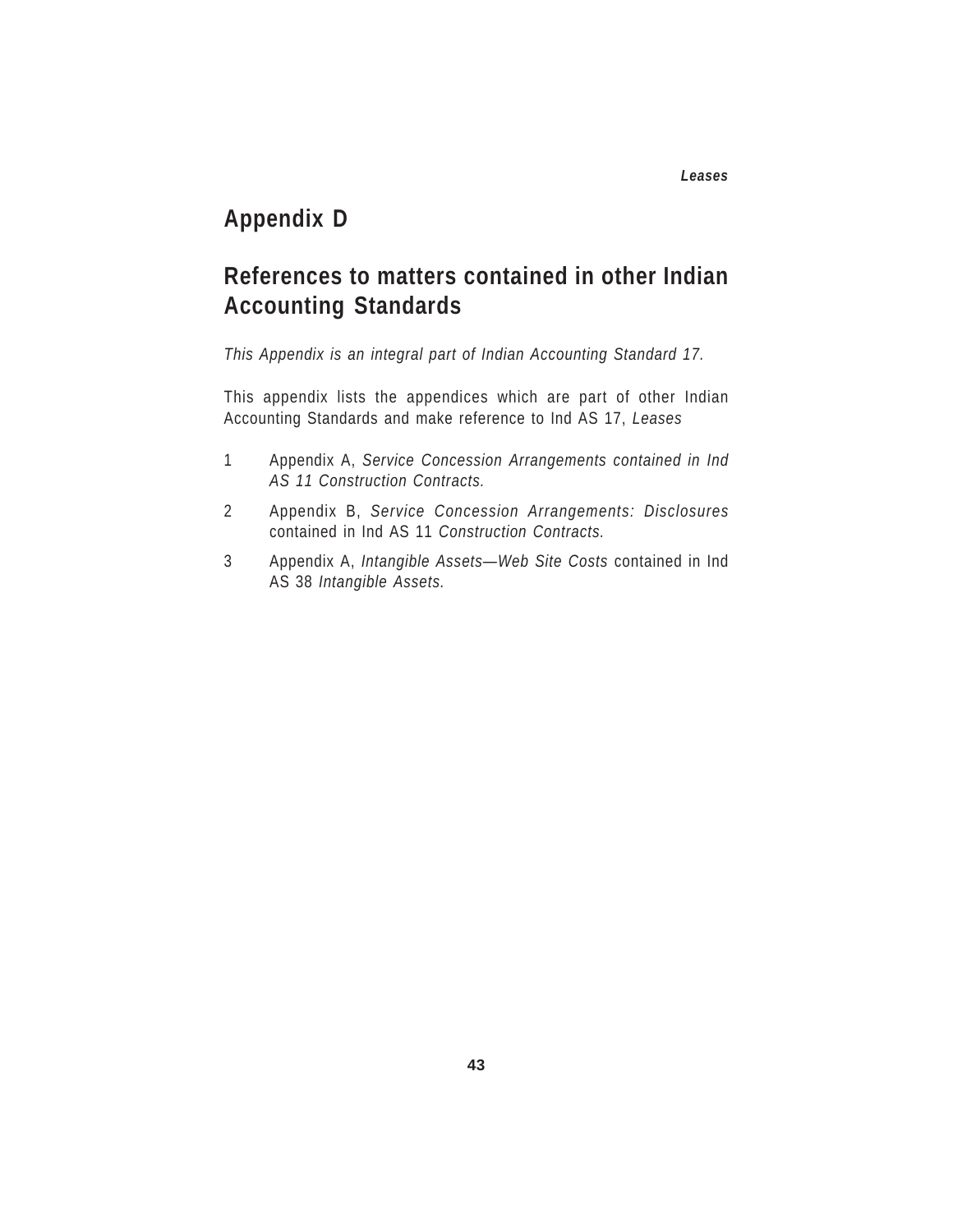# **Appendix E**

# **Guidance on implementing Ind AS 17** *Leases*

*This guidance accompanies, but is not part of, Ind AS 17.*

# **Illustrative examples of sale and leaseback transactions that result in operating leases**

A sale and leaseback transaction that results in an operating lease may give rise to profit or a loss, the determination and treatment of which depends on the leased asset's carrying amount, fair value and selling price. The table below shows the requirements of the Standard in various circumstances.

| Sale price at fair<br>value<br>(paragraph 61)                                       | Carrying<br>amount equal<br>to fair value | Carrying amount<br>less than fair<br>value | Carrying<br>amount<br>above fair<br>value |
|-------------------------------------------------------------------------------------|-------------------------------------------|--------------------------------------------|-------------------------------------------|
| Profit                                                                              | no profit                                 | recognise profit<br>immediately            | not applicable                            |
| Loss                                                                                | no loss                                   | not applicable                             | recognise loss<br>immediately             |
| Sale price below fair<br>value (paragraph 61)                                       |                                           |                                            |                                           |
| Profit                                                                              | no profit                                 | recognise profit<br>immediately            | no profit<br>(note 1)                     |
| Loss not<br>compensated for<br>by future lease<br>payments at below<br>market price | recognise loss<br>immediately             | recognise loss<br>immediately              | (note 1)                                  |
| Loss compensated<br>for by future lease<br>payments at below<br>market price        | defer and<br>amortise loss                | defer and amortise<br>loss                 | (note 1)                                  |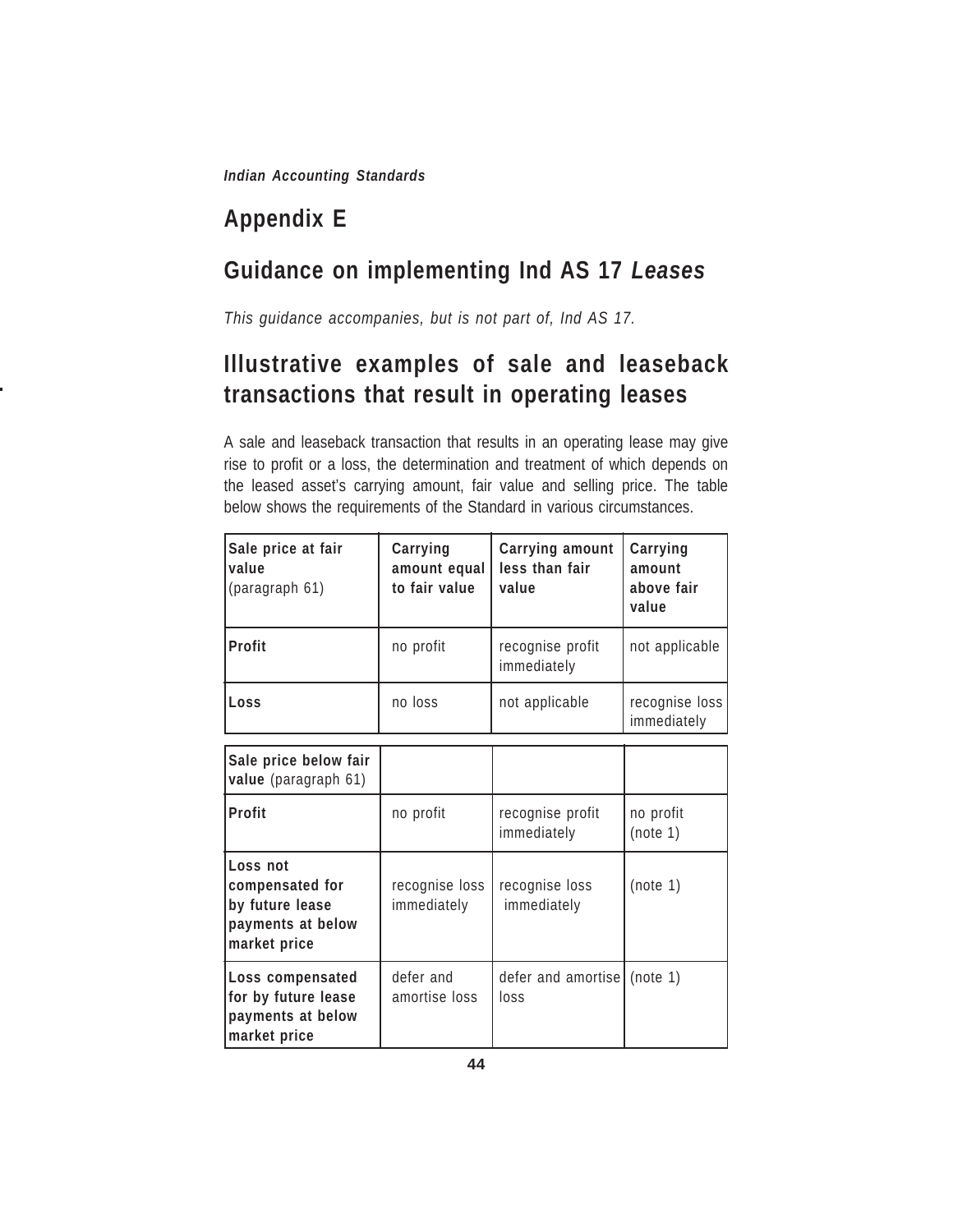| Sale price above fair<br>value (paragraph 61) |                                 |                                                 |                                          |
|-----------------------------------------------|---------------------------------|-------------------------------------------------|------------------------------------------|
| <b>Profit</b>                                 | defer and<br>amortise<br>profit | defer and<br>amortise excess<br>profit (note 3) | defer and<br>amortise profit<br>(note 2) |
| Loss                                          | no loss                         | no loss                                         | (note 1)                                 |

- Note 1 These parts of the table represent circumstances dealt with in paragraph 63 of the Standard. Paragraph 63 requires the carrying amount of an asset to be written down to fair value where it is subject to a sale and leaseback.
- Note 2 Profit is the difference between fair value and sale price because the carrying amount would have been written down to fair value in accordance with paragraph 63.
- Note 3 The excess profit (the excess of sale price over fair value) is deferred and amortised over the period for which the asset is expected to be used. Any excess of fair value over carrying amount is recognised immediately.